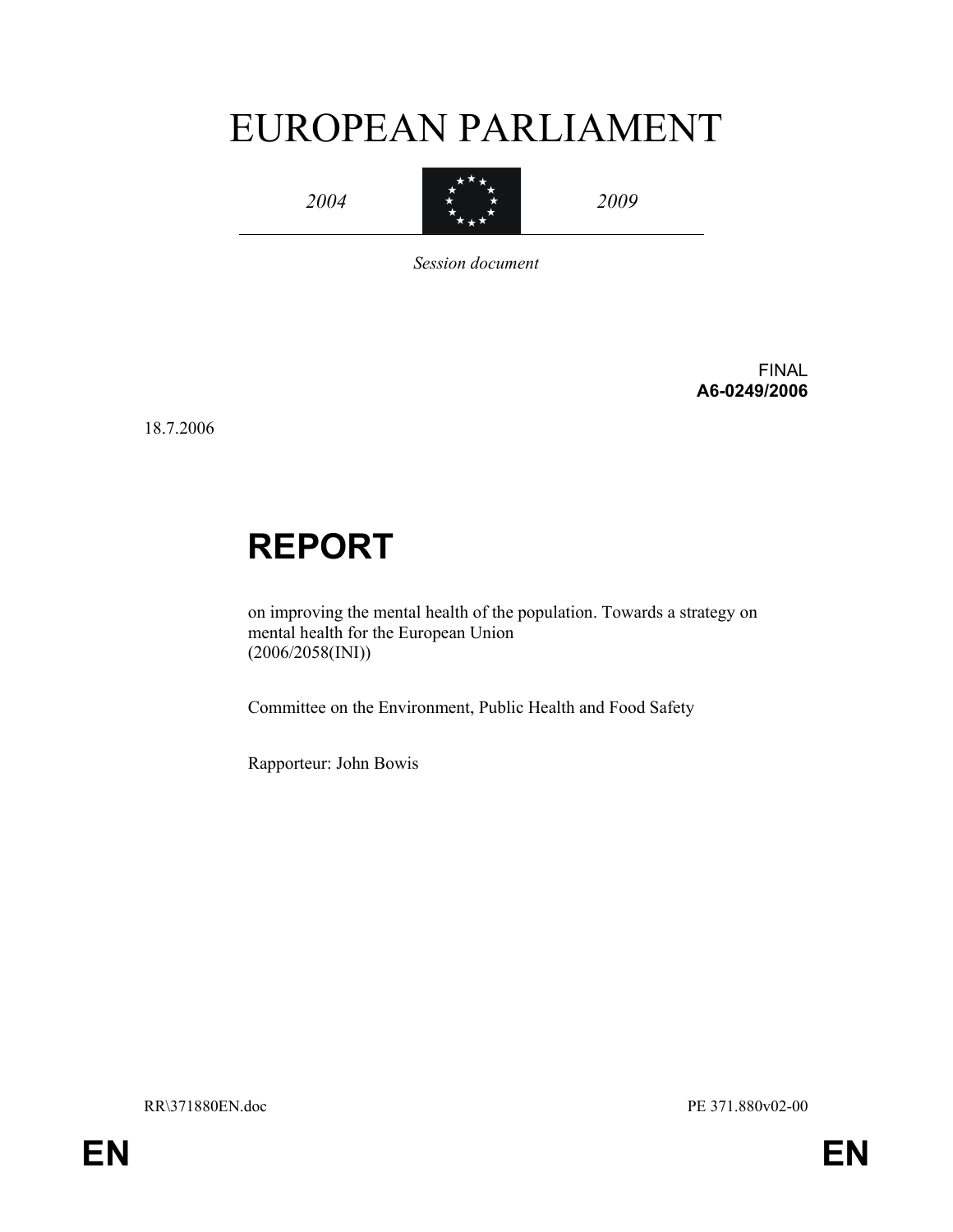PR\_INI

# **CONTENTS**

|                                                                   | Page |
|-------------------------------------------------------------------|------|
|                                                                   |      |
|                                                                   |      |
| OPINION OF THE COMMITTEE ON EMPLOYMENT AND SOCIAL AFFAIRS 16      |      |
| OPINION OF THE COMMITTEE ON WOMEN'S RIGHTS AND GENDER EQUALITY 21 |      |
|                                                                   |      |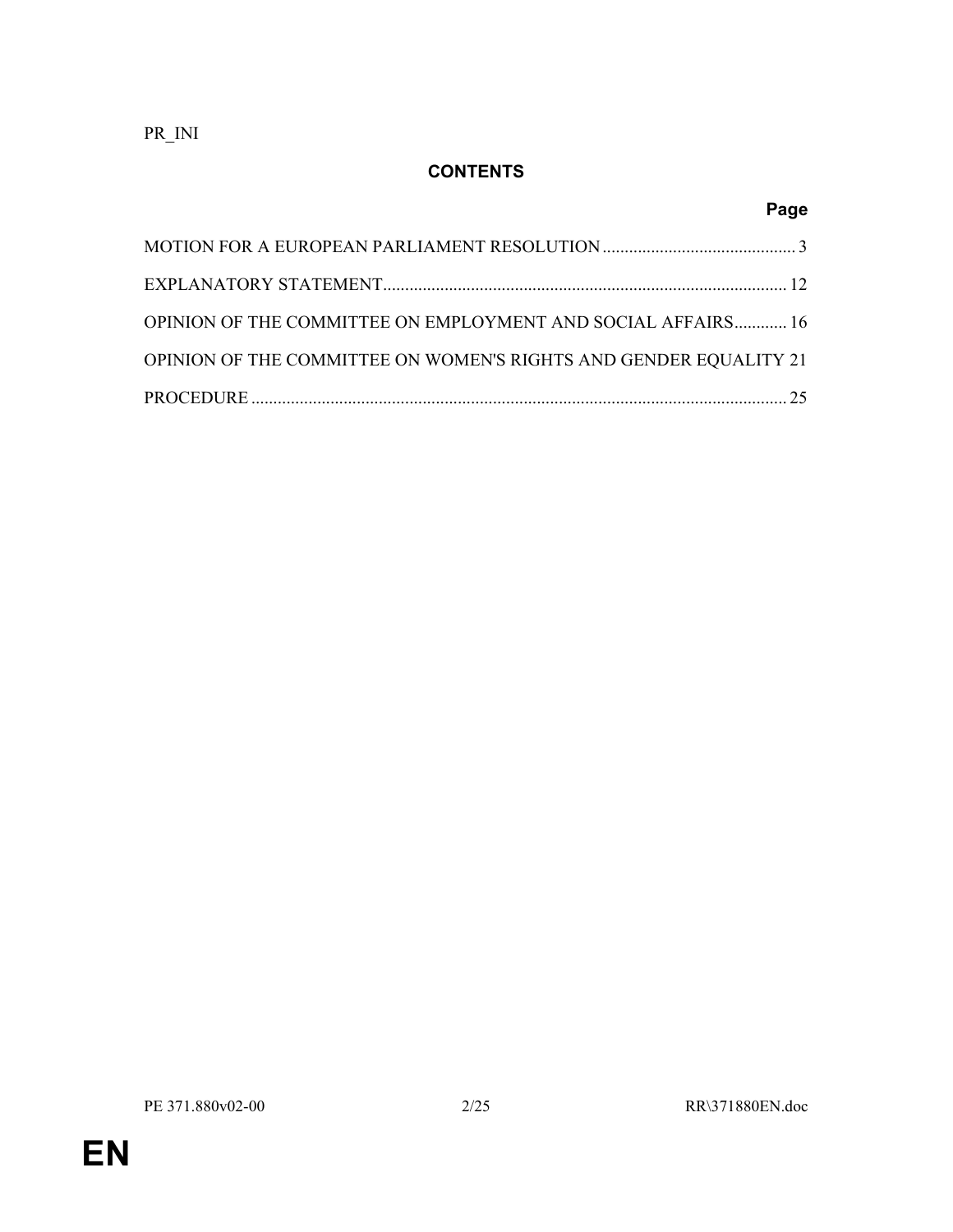### MOTION FOR A EUROPEAN PARLIAMENT RESOLUTION

#### on improving the mental health of the population. Towards a strategy on mental health for the European Union (2006/2058(INI))

#### The European Parliament,

- having regard to the Green Paper from the Commission "Improving the mental health of the population. Towards a strategy on mental health for the European Union" (COM(2005)0484),
- having regard to Articles 2, 13 and 152 of the EC Treaty,
- having regard to the Charter of Fundamental Rights of the Union<sup>1</sup>,
- having regard to Council Directive 2000/78/EC of 27 November 2000 establishing a general framework for equal treatment in employment and occupation<sup>2</sup>,
- having regard to the Council Resolution of 18 November 1999 on the promotion of mental health<sup>3</sup>,
- having regard to the declaration of the WHO European Ministerial Conference of 15 January 2005 on facing the challenges of mental health in Europe and building solutions,
- having regard to its resolution of 23 March 2006 on demographic challenges and solidarity between the generations  $(2005/2147(\text{INI}))^4$ ,
- having regard to Rule 45 of its Rules of Procedure,
- having regard to the report of the Committee on the Environment, Public Health and Food Safety and the opinions of the Committee on Employment and Social Affairs and of the Committee on Women's Rights and Gender Equality (A6-0249/2006),
- A. whereas one in four people in Europe experience at least one significant episode of mental ill health during their lives; whereas mental ill health affects everyone in the EU either directly or indirectly, and during the course of any one year 18.4 million people in the European Union aged between 18 and 65 are estimated to suffer from major depression; whereas good mental health enables citizens to be intellectually and emotionally fulfilled and integrated into social, educational and professional life; whereas, conversely, poor mental health gives rise to expense, social exclusion and stigmatisation,
- B. whereas mental health conditions substantially detract from the quality of life of those

<sup>&</sup>lt;sup>1</sup> OJ C 310, 16.12.2004, p. 41.

<sup>&</sup>lt;sup>2</sup> OJ L 303, 2.12.2000, p. 16

<sup>3</sup> OJ C 86, 24.3.2000, p. 1.

 $4$  Texts Adopted, P6\_TA(2006)0115.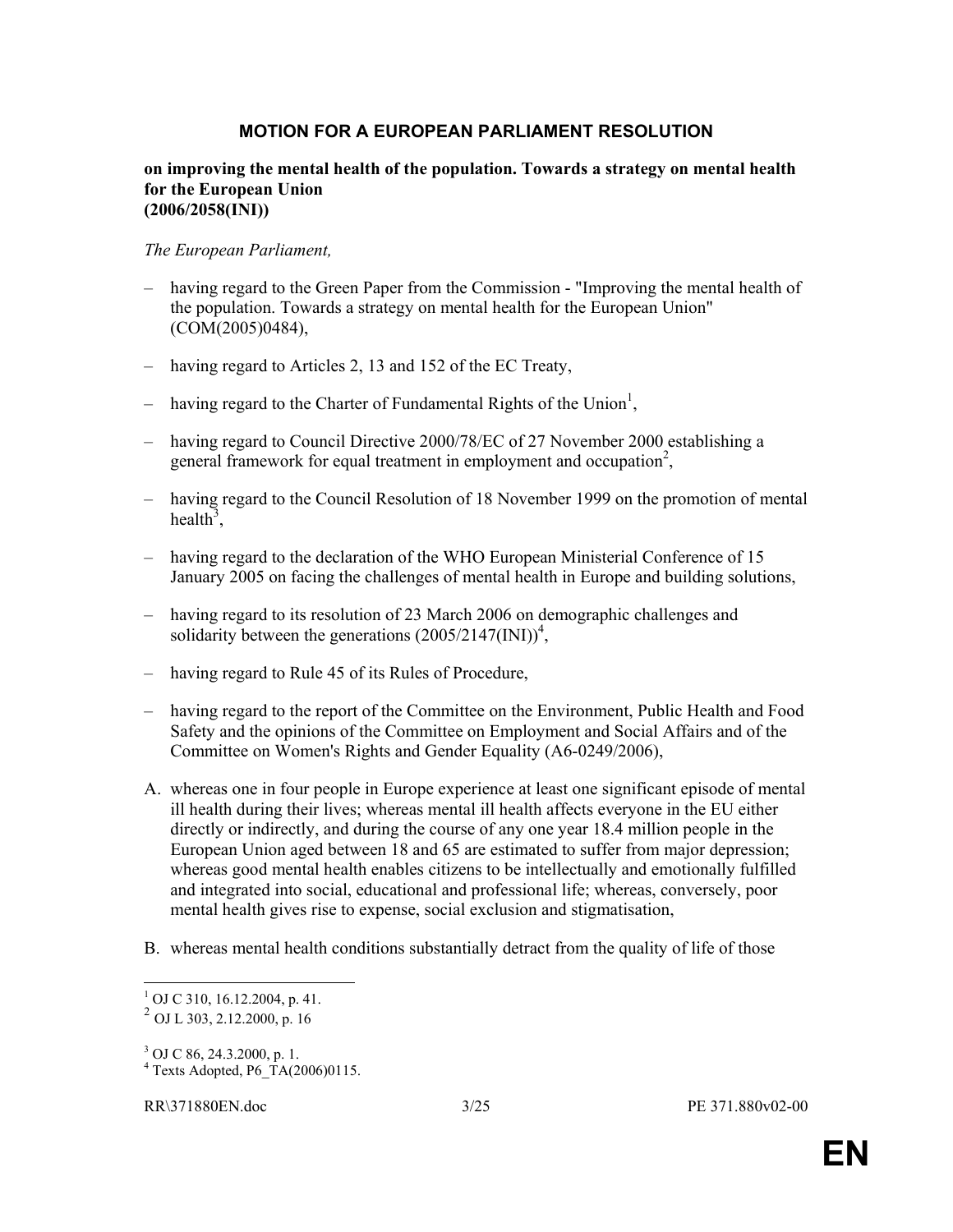either directly or indirectly affected,

- C. whereas economic costs to society of mental ill health are enormous, with some estimates putting them at between 3% and 4% of GDP in the Member States of the European Union,
- D. whereas mental health conditions already have a very significant economic, health and social impact, which is set to increase as the rate of incidence rises, given the ageing population and changes in society,
- E. whereas some 58 000 European Union citizens commit suicide each year, more than the annual deaths from road traffic accidents or HIV/AIDS, and whereas ten times this number attempt suicide,
- F. whereas, in view of the assignment of competences in the EC Treaty, the added value of a Community strategy on the mental health of the people of Europe lies primarily in the field of prevention,
- G. whereas in some European countries up to 85% of the money devoted to mental health is spent on maintaining large institutions,
- H. whereas a lack of understanding and investment in mental health promotion has contributed to deteriorating health and disabilities among individuals and societal problems,
- I. whereas approximately 40% of all prisoners have some form of mental disorder and whereas they are up to seven times more likely to commit suicide than people in the community, and whereas inappropriate imprisonment can worsen the disorder and prevent rehabilitation,
- J. whereas throughout the European Union not enough attention or resources have been given to the mental health of children and young people, even though mental ill health is increasing significantly among the young,
- K. whereas there is a clear gender dimension to the issue of health, particularly as regards eating disorders, neurodegenerative disorders, schizophrenia, mood disorders, anxiety, panic, depression, abuse of alcohol and other psychoactive substances, as well as suicide and delinquency, areas which also require systematic research,
- L. whereas women tend to seek assistance from services more than men and are prescribed twice as many psychotropic drugs as men; whereas pharmacokinetic studies have shown that women have less tolerance to such products,
- M. whereas the prevention, early identification, intervention and treatment of mental disorders significantly reduces the personal, financial and social repercussions,
- N. whereas a great number of people suffer from neurodegenerative disorders and this number is expected to grow on account of, inter alia, longevity and the concomitant increase in the elderly population,
- O. whereas in most European Union countries there has been a move from long-term

PE 371.880v02-00 4/25 RR\371880EN.doc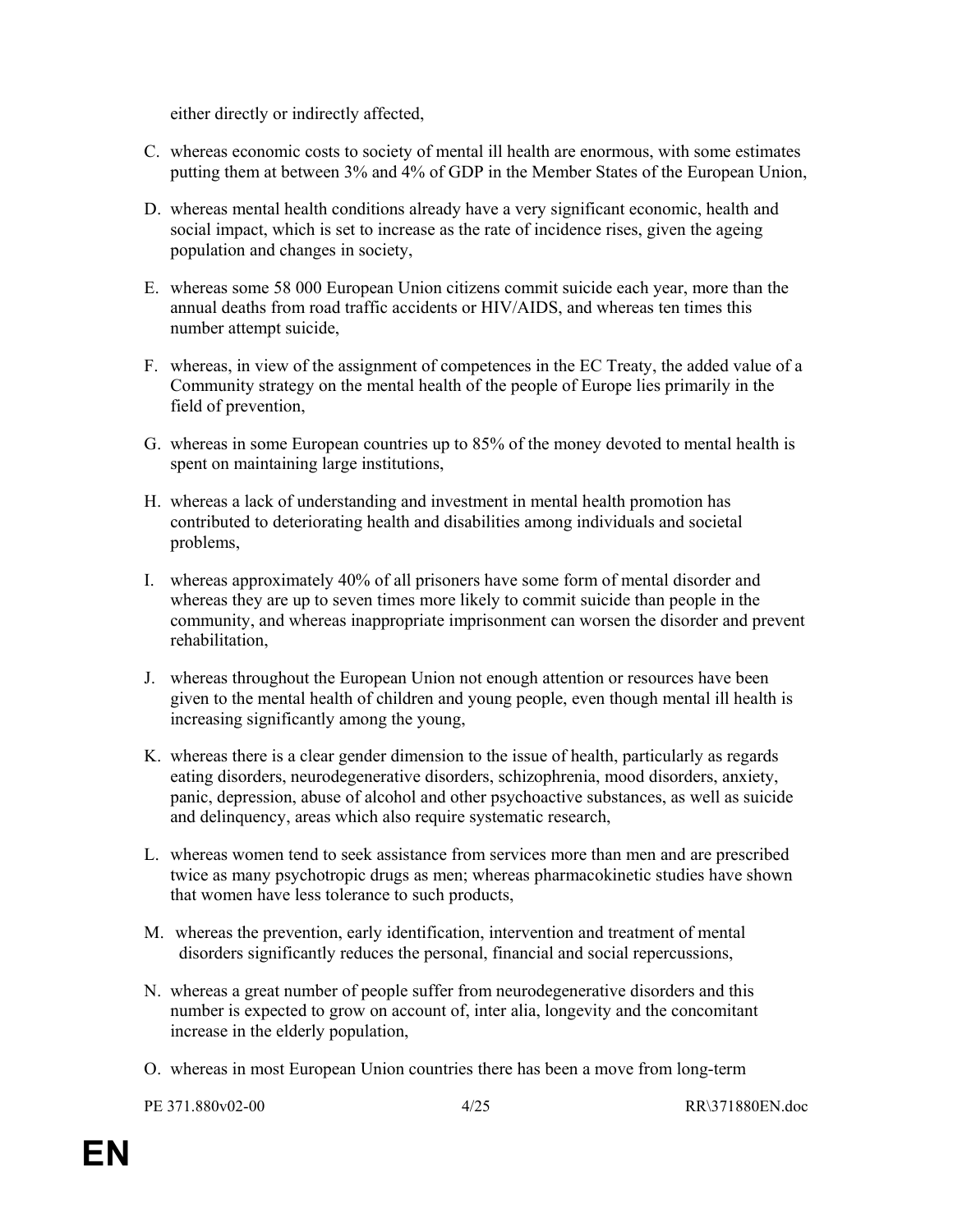institutionalised care, both for children with developmental and behavioural problems which jeopardise their normal development, particularly in the educational sphere, and for adults with chronic and severe disorders and for those with learning disabilities, towards supported community living, but whereas this has been without proper planning and resourcing of community services,

- P. whereas mental health problems related to violence against women and girls are poorly identified; whereas accounts of victimisation are routinely not taken into account and many women and girls are reluctant to disclose a history of violent abuse unless doctors and medical personnel ask about it directly,
- Q. whereas the precondition for mental health is an upbringing in a healthy family environment providing both material and psychological security and parental love,
- 1. Welcomes the Commission's commitment to mental health promotion; calls for greater priority for this in health policies and in the Union's research policy, and believes this should be mainstreamed into the policies and legislation of all Commission Directorates and all Member State ministries, which should make a commitment to harmonising the current national and international mental health indicators, with a view to ensuring a comparable set of data at EU level;
- 2. Considers that the gender dimension has not duly been taken into account in the Green Paper; calls, therefore, for this dimension to be systematically considered in the measures proposed to promote mental health, in preventive measures and in research, in which studies have to date been insufficient and inadequate, to such an extent that progress on the prevention and cure of mental illness has been significantly less great than in the case of other diseases;
- 3. Considers the role of doctors in monitoring patients to be of paramount importance;
- 4. Believes that good mental health is a prerequisite for the overall health and well-being of European citizens and for a healthy economic performance in the EU; encourages and supports all measures which aim to help prevent mental disorders;
- 5. Stresses the need to think about the best way to use the available Community instruments such as the 7th research framework programme in order to build up a capacity capable of supporting research into mental health in the Union;
- 6. Believes that any future proposal by the Commission relating to mental health should involve partnership and consultation with and the participation of those who have experienced or are experiencing mental health problems, their families and carers and advocacy NGOs, associations of family members and other interested parties, so as to make decision-making processes more representative and inclusive, and should promote networking among members of the families of psychiatric patients;
- 7. Highlights the sizeable differences in mental health expenditure in individual Member States, both in terms of the absolute amount and as a proportion of health care expenditure as a whole;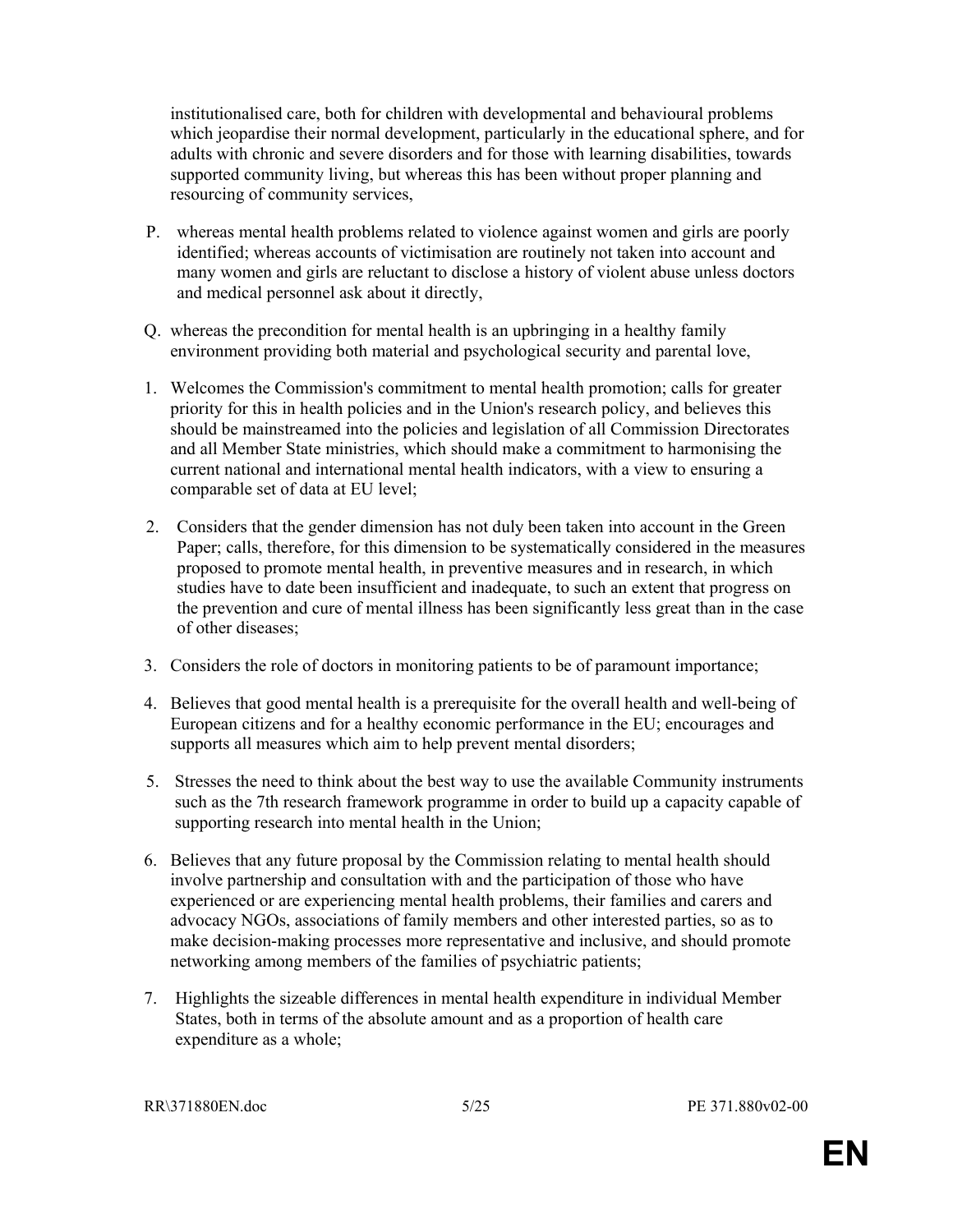- 8. Believes that different actions will be needed to achieve the three aims of mental health promotion, mental health improvement and mental disorder prevention; believes that the aims of such actions should be to provide appropriate information, to obtain relevant knowledge and develop appropriate attitudes and skills in order to safeguard the mental and physical health and improve the quality of life of European citizens;
- 9. Stresses the need for careful use of terms such as "Mental Ill Health", "Mental Health Disorders", "Severe Mental Illness" and "Personality Disorder";
- 10. Stresses the importance of the need for early screening, detection and diagnosis and of integrated, tailor-made treatment;
- 11. Stresses the need to combat, through appropriate action, inequalities in the treatment of mental diseases which are evident in this field;
- 12. Calls for people with learning disabilities to be included within any future strategy, as they face similar issues as people with mental disorders, including social exclusion, institutionalisation, abuse of human rights, discrimination, stigma and lack of support for themselves and their families and carers; calls, at the same time, for greater efforts to recognise cognitively gifted children and young people as such and to provide better support for them;
- 13. Stresses the importance of mutual help and the leading role played by people's experience of treatment, illness and recovery;
- 14. Welcomes the Commission's highlighting of children, employees, older people and disadvantaged members of society as key target groups, but would extend this to include, for example, those with severe mental illness, those with long-term and terminal illnesses, the disabled, prisoners, ethnic and other minority groups, rough sleepers, migrants, persons in precarious jobs and the unemployed, and the range of mental health and care issues of specific reference to women;
- 15. Recognises that personality disorder presents particular challenges of diagnosis, treatment or management and care, requiring more research and distinct policies; calls on the Commission also to devote attention to aggression, the determinants of aggressive behaviour and its psychological consequences;
- 16. Acknowledges that men and women may have different mental health needs, and calls for more research particularly into the link between compulsory in-patient care and self-harm and the higher rate of prescription of psychotropic drugs among women;
- 17. Stresses the need for research into the proven variations in structure and activity between the brains of men and women, in order to develop separate approaches and treatments for the two sexes in the field of mental health;
- 18. Calls for support for mothers during the prenatal and postnatal periods in order to prevent depression or other psychopathological conditions which manifest themselves in significant numbers of cases in these situations;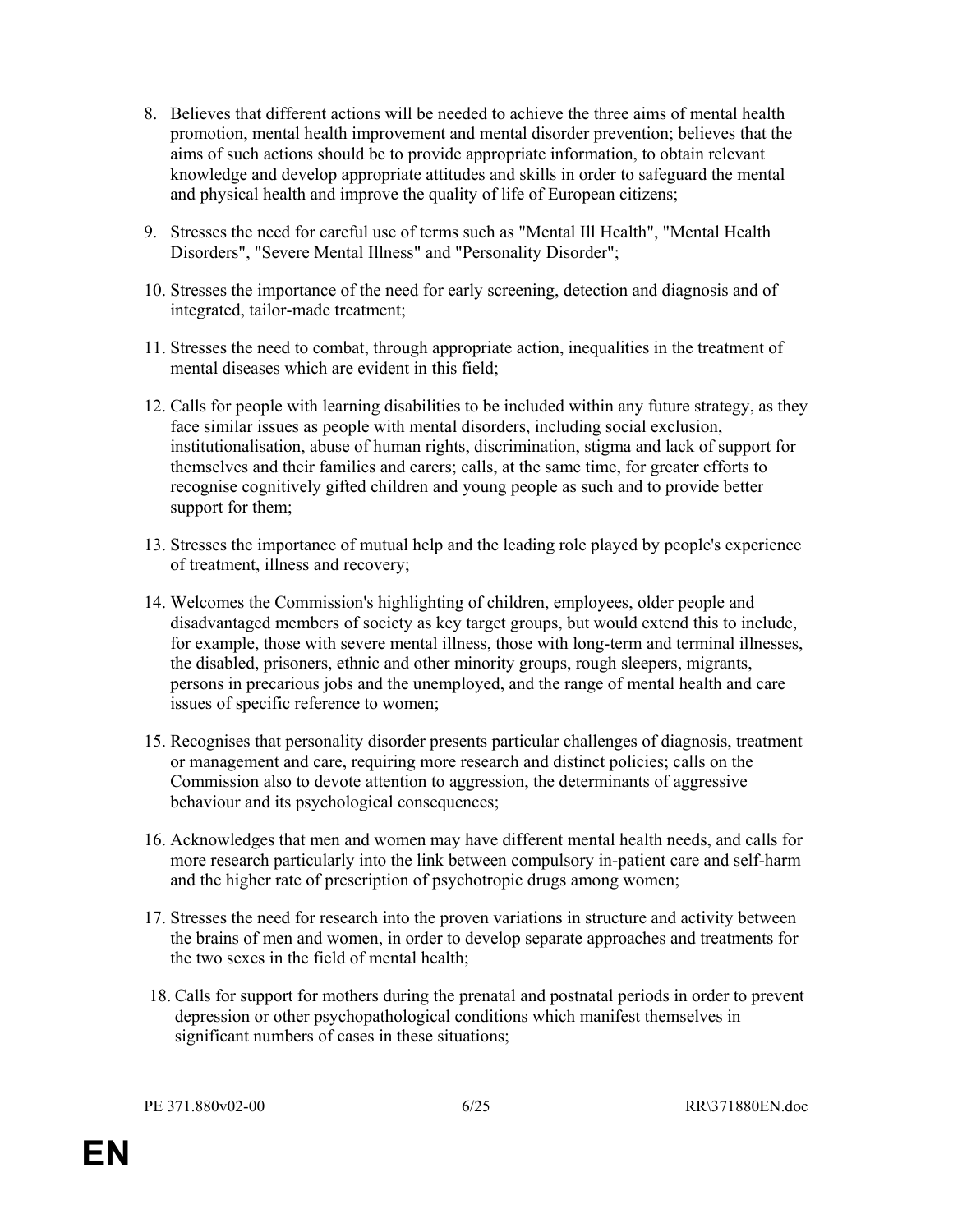- 19. Believes that good mental health of mothers and parents helps children to develop without hindrance and grow into healthy adults;
- 20. Calls for a multi-disciplinary and multi-agency response to tackling complex mental ill health situations, such as how best to support children or adolescents with developmental or behavioural problems or eating disorders, and/or whose parents in many cases themselves suffer from mental ill health (or are kept in long-term institutions);
- 21. Notes that socially-defined images of how girls' and women's bodies should look have an impact on women's and girls' mental health and well-being, resulting inter alia in an increase in eating disorders;
- 22. Points out that mental ill health and mental disorders commonly have their roots in early childhood and stresses the importance of research into a healthy early childhood;
- 23. Stresses the importance of continuing training and in-service training of the intermediaries: teaching staff, care workers, social and judicial services and employers;
- 24. Welcomes the fact that the Green Paper recognises that social and environmental factors, such as personal experiences, family, and social support; living conditions such as poverty, living in big cities, and rural isolation; and working conditions, such as job insecurity, unemployment, and long working hours, play a role in the mental health of people; stresses that mental disorders are one of the reasons for early retirement and disability pensions;
- 25. Considers that good working conditions contribute to mental health and calls for employers to introduce "Mental Health at Work" policies as a necessary part of their health and safety at work responsibility, with a view to ensuring the 'best possible jobs' for and best possible incorporation into the labour market of persons with mental disorders, and that these should be published and monitored within existing health and safety legislation, while also taking workers' needs and views into account;
- 26. Welcomes the social initiatives within social policy and employment policy to promote the non-discriminatory treatment of individuals with mental ill health, the social integration of individuals with mental disabilities, and the prevention of stress in the workplace;
- 27. With regard to the EU employment strategy, emphasises the influence of mental health on employment as well as the influence of unemployment on people's state of mental health;
- 28. Believes Member States should work together to find and implement effective strategies to reduce suicide, particularly among young people and other at risk groups;
- 29. Calls for greater recognition of the connection between discrimination, violence, and poor mental health, which underlines the importance of combating all forms of violence and discrimination as part of the strategy for the promotion of mental health through prevention;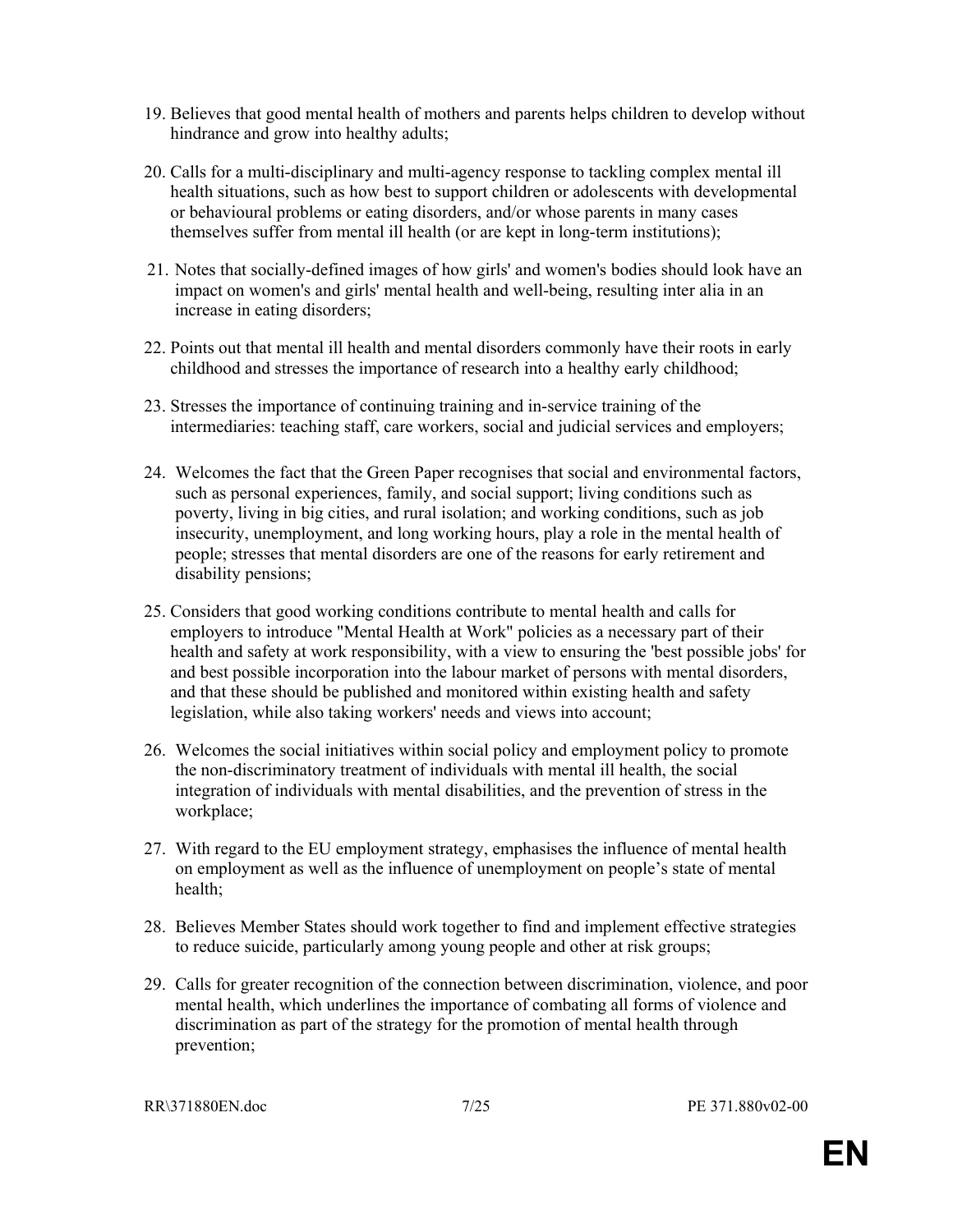- 30. Sees one of the greatest challenges in mental health as being the ageing of Europe's population and urges that more emphasis is given to research into the mechanisms and causes of neurodegenerative diseases or other psychiatric illnesses in the elderly and to their prevention as well as their care, including the development of new therapies;
- 31. Further believes that emphasis should be placed on the link between the consumption of alcohol and illegal drugs and mental disorders; considers that alcohol and drug addiction cause serious mental and physical health problems and problems for society as a whole; calls on the Commission to review without delay what detoxification programmes and methods of treatment are the most effective;
- 32. Stresses that people with mental disorders should be treated and cared for with dignity and humanity and that medical care and support services should be effective and of a high quality, accessible to all sufferers and universal; that there should be a clear understanding as to their rights to be or not to be treated; that they should be empowered wherever possible to participate in decisions about their own treatment and consulted collectively on services; that, when prescribed medicines, they should have the fewest possible side effects; and that there should be information and advice for those who wish to withdraw safely from medication;
- 33. Believes that the use of force is counterproductive, as is compulsory medication; believes that all forms of in-patient care and compulsory medication should be of limited duration and should, wherever possible, be regularly reviewed and subject to the patient's consent or, in the absence of such consent, to authorisation by the appropriate authorities used only as a last resort;
- 34. Takes the view that any restriction of personal freedoms should be avoided, with particular reference to physical containment, which requires monitoring, verification and vigilance by democratic institutions responsible for upholding individual rights, in order to guard against abuses;
- 35. Calls for the defeat of stigma to be at the heart of any future strategy, e.g. by establishing annual campaigns on mental health issues in order to combat ignorance and injustice, as the stigma attached to mental ill health leads to rejection by society in every field from employment to family, and from community to health professionals; considers furthermore that with a view to improving the mental health and conditions of patients, basic social and civil rights should be guaranteed, such as the right to housing and economic support for those unable to work and the right to marry and manage one's own affairs; further believes that stigma is in fact a form of discrimination and should be tackled by anti-discrimination laws;
- 36. Recognises that an element of the stigma is a widespread perception that mental health disorders are acute and lifelong, whereas it is important to stress that, with appropriate help, people can recover, while others will achieve remission or a sufficient level of functionality or stability;
- 37. Emphasises the need to reform mental health services so that they are based on highquality community care at home or in sheltered accommodation with access to proper health and social care; with regular monitoring and assessment; with respite care for

PE 371.880v02-00 8/25 RR\371880EN.doc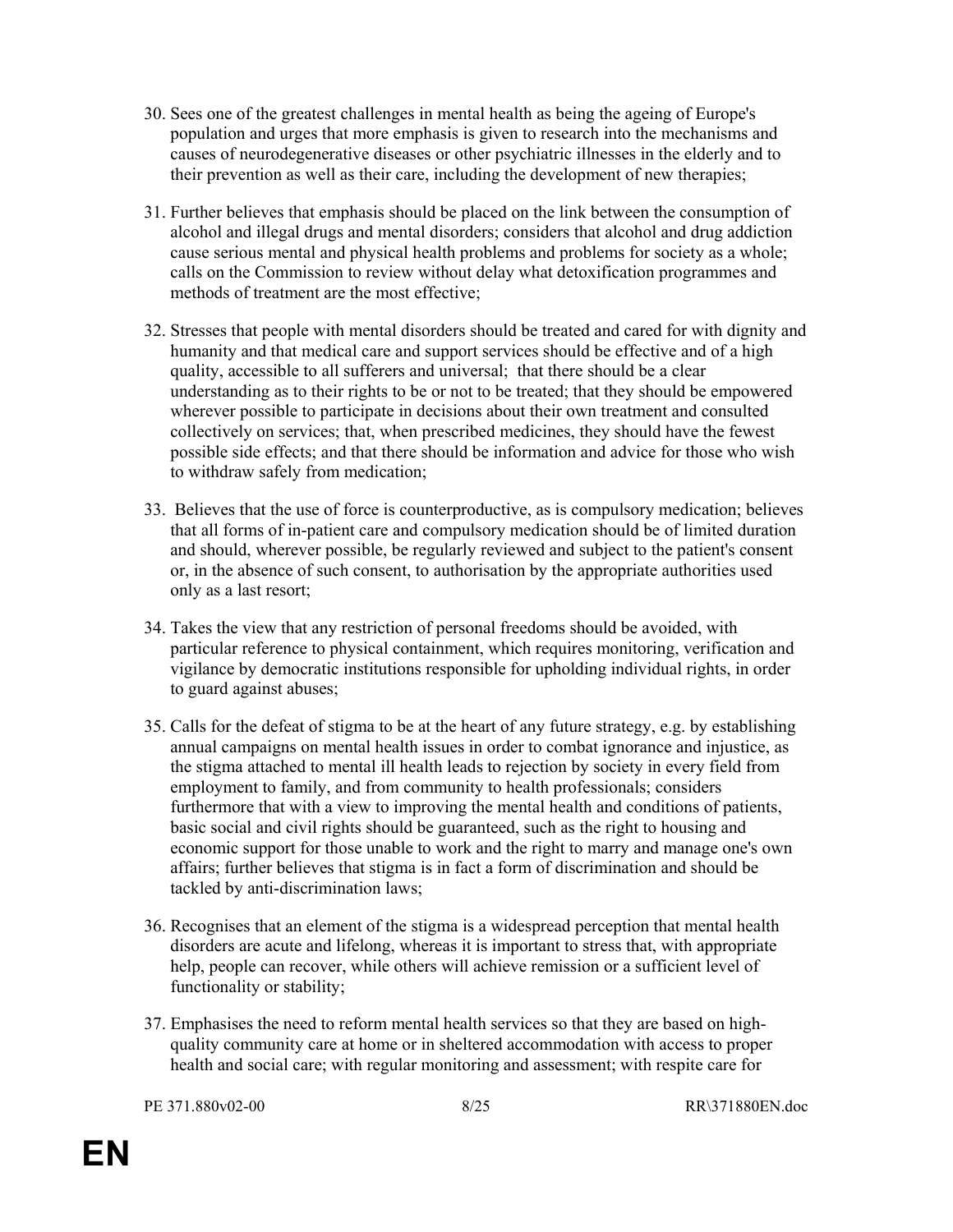people with mental health problems and their carers; with a one-stop-shop approach to accessing health, social, housing, training, transport, benefits and other services; stresses that this should be backed up by a range of in-patient services for acute, chronic or secure needs but always with independent monitoring of anyone who receives compulsory inpatient care;

- 38. Stresses, with this in mind, the need to support cooperatives formed by psychiatric patients and all activities geared to the inclusion of users and former patients and to earmark resources for the training of staff, so as to enable them to take account of all the needs of psychiatric patients;
- 39. Stresses the need for continuous training on mental health matters for general and family practitioners and other professionals in primary healthcare services;
- 40. Recognises that local government has an integral role to play in promoting good mental health, supporting those in poor mental health within their local communities and bringing together the various strands of a multi-agency approach to mental health service delivery;
- 41. Believes that dual diagnosis of people with mental health and addiction problems should normally lead to concurrent treatment;
- 42. Stresses that mental and physical aspects of health are interlinked, that mental disorders can have a biological, social, emotional or historical basis which must be addressed in order for other approaches to be successful, and that some psychiatric medicines can actually worsen the underlying biological condition;
- 43. Calls for greater attention to the psychological consequences and symptoms of somatic diseases; stresses the need to give equal importance to mental and physical well-being in hospital care protocols, including for the treatment of serious and/or incurable illnesses; and believes it is essential for medical and paramedical personnel working in other specialised fields to undergo continuous training in psychopathology since disorders often remain undiagnosed or are underestimated;
- 44. Supports the Commission's comments on deinstitutionalisation, as long-term stay in psychiatric institutions can lead to the protraction and exacerbation of psychopathological conditions, reinforcement of stigma and social exclusion, but acknowledges that greater efforts must be made to convince the public of the better results achieved when people with severe mental or learning disorders receive care in the community;
- 45. Suggests that the Commission should collect, through the Public Health Programme, data on mental illness, recovery rates of treated patients and the effectiveness of their reintegration in society;
- 46. Suggests the Commission identify sites and examples of good practice and disseminate details of these to all Member States, these "Demonstration Sites" being comparable to WHO sites under their "Nations for Mental Health" programme; considers that demonstration sites, "demonstration treatments" and "demonstration prevention strategies" could be important ways of reducing mental-health inequalities between Member States; calls on the Commission to involve knowledge institutes in identifying demonstration

```
RR\371880EN.doc 9/25 PE 371.880v02-00
```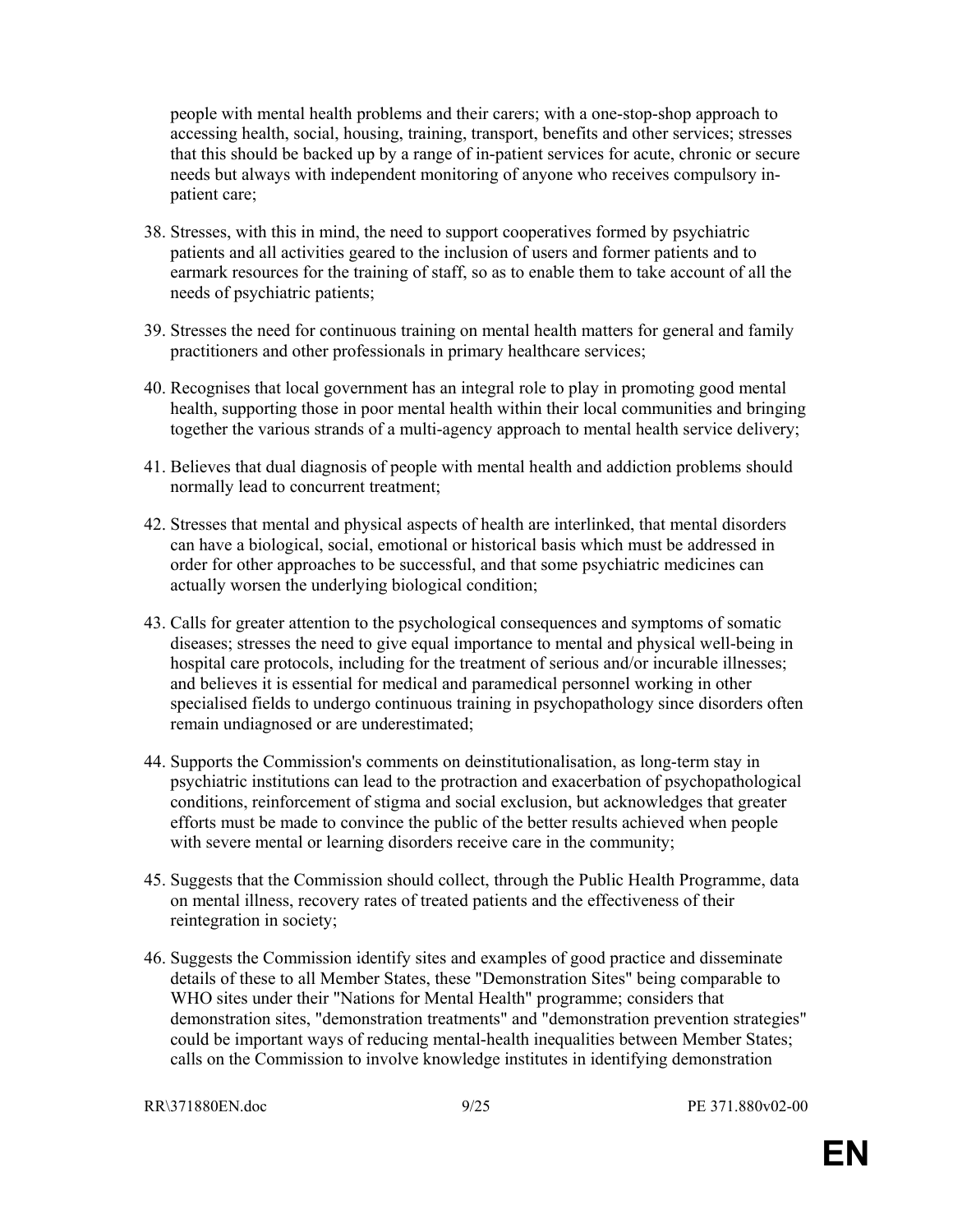sites, demonstration treatments and demonstration prevention strategies;

- 47. Believes that, because all persons (according to UN General Assembly Resolution 46/119) have the right to the best available mental health care, best practice and relevant information should be disseminated and be available to all citizens;
- 48. Believes that the term "treatment" should be interpreted broadly, with the emphasis on identifying and eliminating social and environmental factors, while the use of medication should be a last resort, particularly in the case of children and young people; criticises the growing medicalisation and pathologisation of life stages, without a comprehensive search for causes; calls for account to be taken of factors such as personal experiences, family, social support and living and working conditions which play a role in mental illness as well as genetic factors;
- 49. Further believes that in addition to treatment, an appropriate social and work environment as well as family and community support are required to prevent mental health problems and improve and promote mental well-being and the therapeutic strategy for and rehabilitation of sufferers of mental disorder; stresses the need for research into environments conducive to mental health and recovery;
- 50. Urges the Commission to support continuing reforms in any Member State that practised the abuse of psychiatry, over-use of medication or incarceration, or inhumane practices such as caged beds or excessive use of seclusion rooms, particularly in the new Member States, and calls on the Commission to place the reform of psychiatry on the agenda for EU accession negotiations; considers that prison is not a suitable environment for those suffering mental ill health and that alternatives should be actively pursued;
- 51. Calls for more research into therapeutic and psychological interventions, into the development of more effective drugs with fewer side effects, into determinants of mental disorders and suicide, into outcome measurements for investment in mental health promotion and into methods contributing to successful recovery and remission; calls, in particular, for special attention to be devoted to research into medicines more suitable for children; stresses, moreover, that research must not be confined to pharmaceuticals but must extend to epidemiological, psychological and economic studies on the community and the social determinants of mental illness; further calls for an increase in the involvement of service users in all aspects of mental health research;
- 52. Believes further that more research is needed into stigma and ways to counter it; the experience of individual service users and their carers; working relations between different services and professions and former service users; and cross-border provision;
- 53. Believes that mental heath services should receive sufficient funding to reflect the cost of mental disorders to individuals, health and social care services, and society as a whole, so as to be effective and command public confidence;
- 54. Believes that it is essential to apply high quality, individualised methods of promoting mental health, taking into account the particular needs of individuals and target groups;
- 55. Recognises the valuable contribution that family members and informal carers make to

PE 371.880v02-00 10/25 RR\371880EN.doc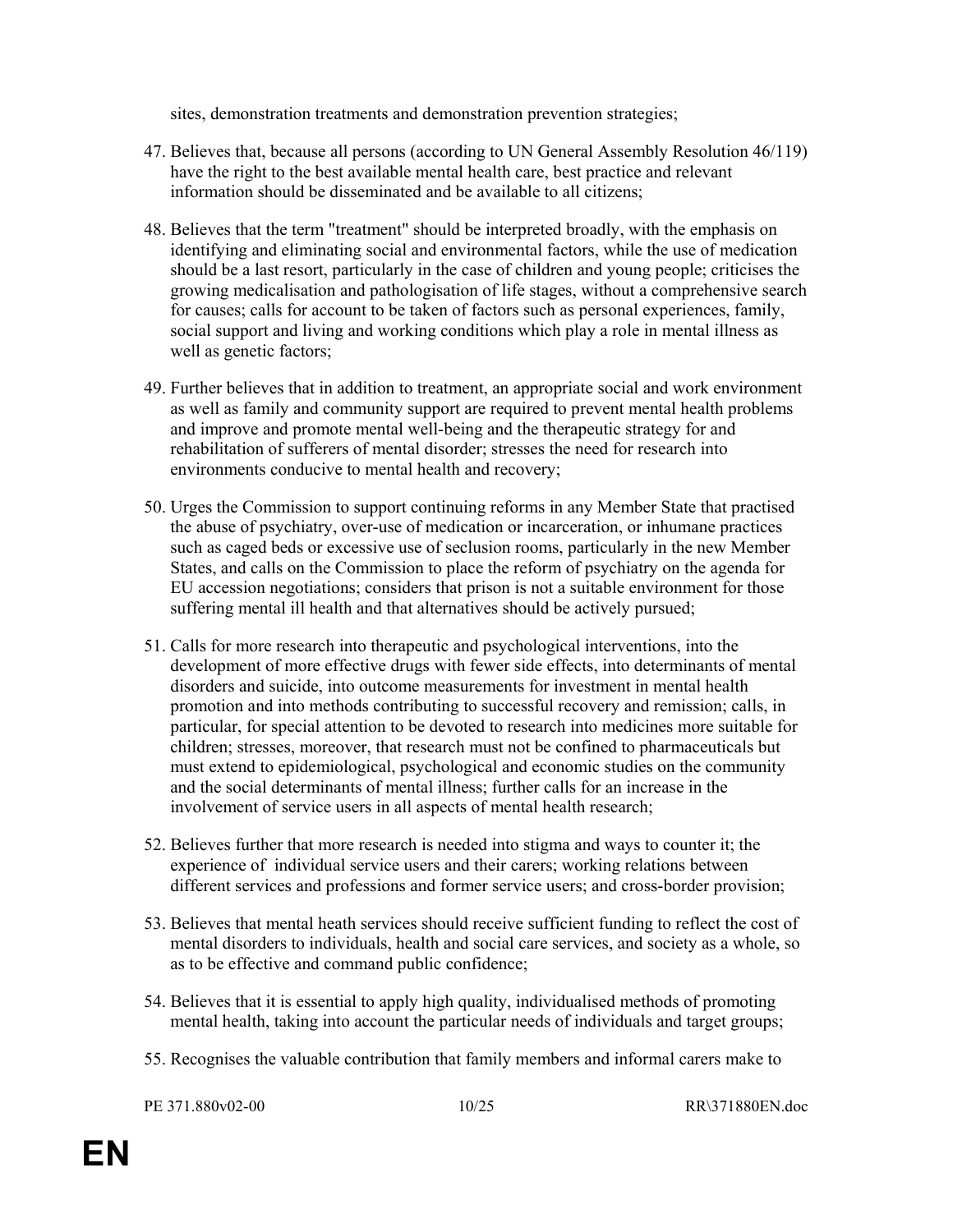supporting people with mental health problems, and equally recognises that many of them will have their own care needs, and will need information and support from professionals if they are to continue providing care; further recognises the valuable contribution that service users can make in supporting each other;

- 56. Stresses the need to use vocabulary and terminology which will help to combat stigma, e.g. measures to eliminate prejudice, change attitudes and criticise stereotypes in regard to every category of mental disorder;
- 57. Calls for a "Mental Health Coordinating and Monitoring Group" to be established by the Commission to collect information on mental health practice and promotion in the EU, to assess the adequacy (in terms of numbers and training) of existing mental health professionals and infrastructure, and to disseminate information on best practice to all Member States and all parties involved in the treatment of mental health; stresses that patients' organisations, those providing treatment, care institutions and knowledge institutes must be involved in this Coordinating and Monitoring Group;
- 58. Calls on the Commission to follow up the Green Paper with a proposal for a directive on mental health in Europe and the defence of and respect for the civil and fundamental rights of persons suffering from mental disorders;
- 59. Urges the EU and ACP countries to work closely on investing in good mental health through development and Cotonou policies;
- 60. Instructs its President to forward this resolution to the Council, the Commission, the governments of the Member States, the candidate countries, the ACP countries and WHO Europe.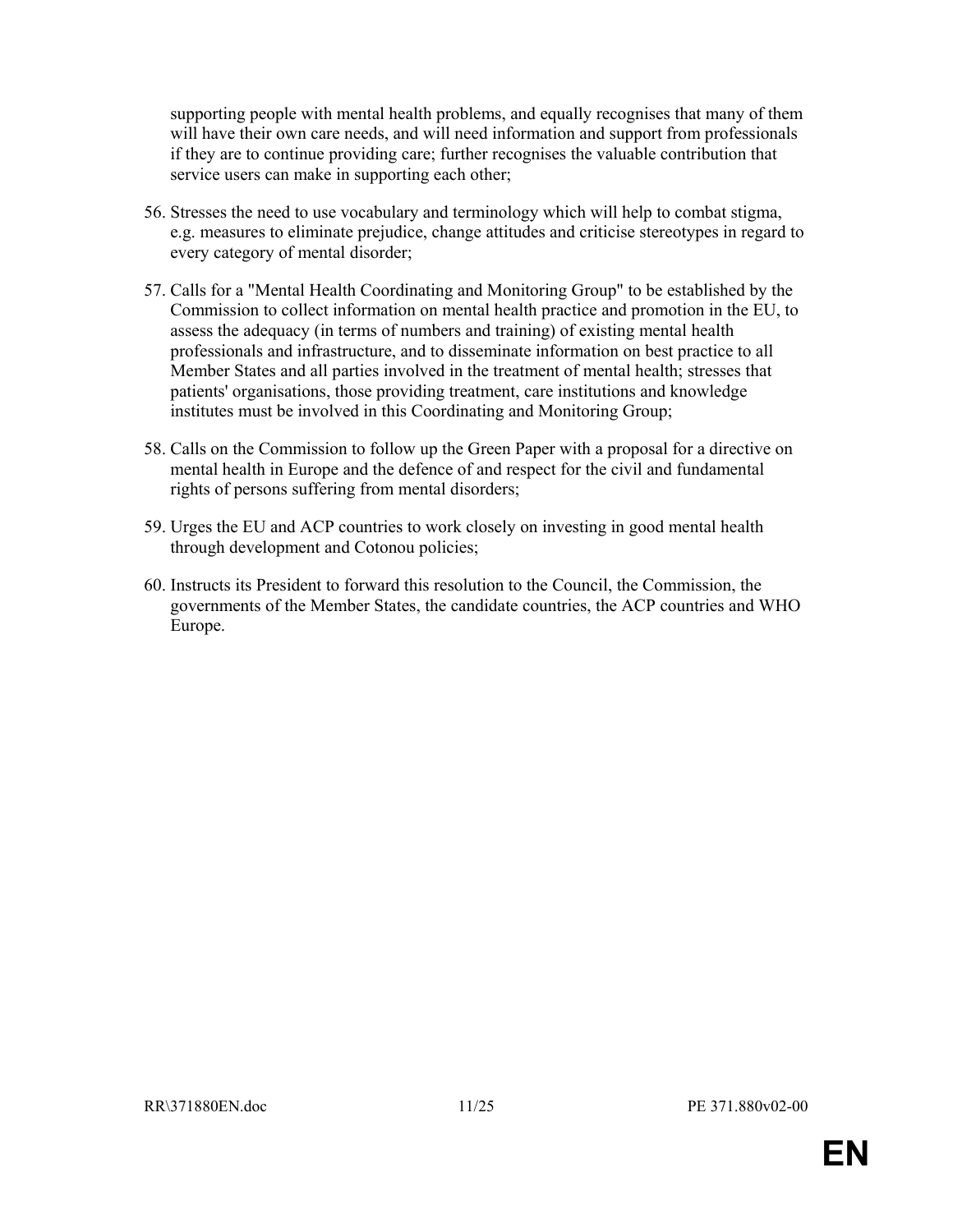# EXPLANATORY STATEMENT

#### 'Wir haben in diesen letzten Wochen unsere Sprachlosigkeit ueberwunden und sind jetzt dabei, den aufrechten Gang zu erlernen." ('In these last weeks we have found our voice again and have learned once more to walk with our head held high.')

#### - Stefan Heym - November 1989 Alexanderplatz, East Berlin

Stefan Heym's November 1989 words to the vast crowd of East Berliners who had come together to oust a cruel regime should be our guide as we overturn, and reform elements of mental health practice in Europe, which can so often be resource-inadequate and unthinkingly cruel. We need to bring mental health to standards of care, treatment, therapy, rehabilitation and patient involvement, that we would expect of the best physical health systems. We can warmly welcome and endorse this Green Paper on Mental Health. We now look for swift and comprehensive proposals to translate the good words into effective legislative and codifying action.

The mental health challenge is to transform systems, attitudes and opportunities. For the past forty years we have been emerging from a dark age of mental disorder practice. In some parts of our continent there has been the abuse of psychiatry; in others an internment concept of asylum, which too often soothed the public's sensitivities with an "out of sight, out of mind" institutionalisation, while doing little to help patients recover and rehabilitate; in others an overdependence on medication; in many a reliance on prison rather than hospital; in none a real understanding of mental health promotion.

We like to think we have moved on from the human rights abuses of mentally ill patients. And in many ways we have. We still have debates about compulsory treatment; discharge or sectioning decisions are sometimes unsound; patient abuse is from time to time exposed in residential care; arguments abound on vexed and conflicting rights of patients, families and communities. But by and large we have fewer locks and bolts, more patient choice and consent, legal checks and balances to see the patient's civil rights are not abused.

Yet we still live in the dark age in at least one respect – stigma. It is rampant in all our countries and stigma is a human rights abuse, unintentional, born out of fear base on ignorance, but just as damaging to the individual as any other form of abuse. Living with mental illness is tough enough, without the added burden and pain of rejection and stigmatisation.

In calling for the Commission to develop its Green Paper into a Framework for Mental Health we need to base such a policy on the facts about mental disorder and the Lisbon Agenda imperative for an increased recognition of the value of investment in mental wellbeing.

Underlying our policy are the facts:

• Mental disorders are the fastest growing health burden with unipolar depression the leading disorder.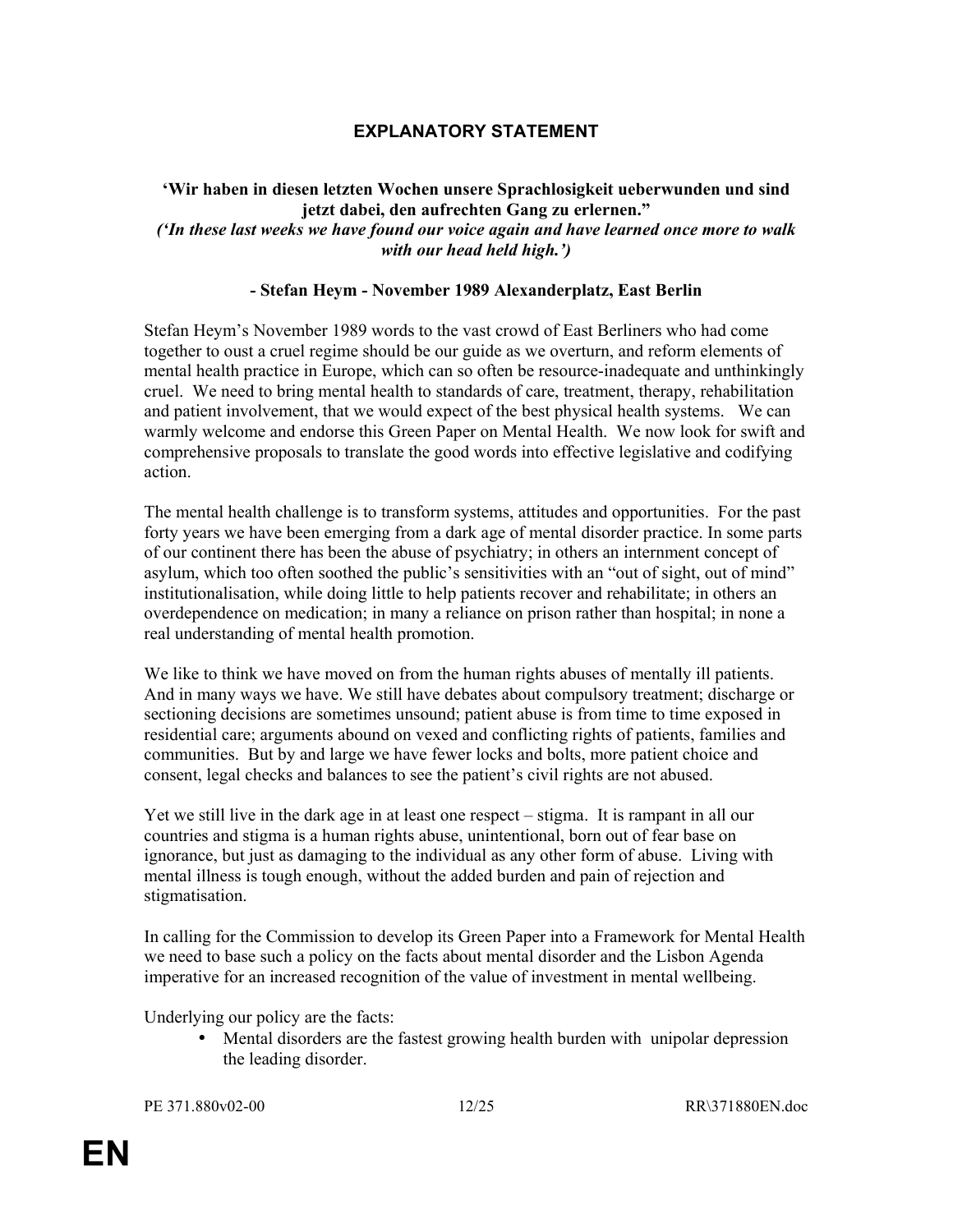- 450 million people in our world live with a neurological or mental disorder.
- 1 in 4 of us will be affected in our lifetime.
- 121 million of us have Depression  $-3$  in every 100 of us every year.
- 1 million people in our world commit suicide. 10 million try each year.
- Neuropsychiatric disorders are responsible for one third of disabilities, 15% of inpatient costs, nearly a quarter of drugs costs, half the caseload of social workers; and, in the United Kingdom alone, over 90 million days lost at work each year.
- People are living longer and, on the whole healthier, lives, but in their later years a growing number of them become frail of body and mind.
- Carers, of a child, an adult or an elderly relative, have not been helped to adapt to the new community care of people with mental health problems.
- Drug addiction and crime, drunkenness, accidents, absenteeism, vandalism, disruptive pupils, rough sleepers, and many of society's "problems" in fact link to mental health problems.

If we do not invest in the right range of services – in-patient, acute, long-stay, secure, medium secure, day-care, domiciliary care and the trained staff for each – we shall not cure, care for or rehabilitate those who are ill now. If we do not invest in a mentally healthy life for our citizens, then the graph will continue rapidly to climb, in numbers and in cost. If we do not invest in bringing understanding about mental health and mental disorders, then budgets will remain pitiful and stigma and prejudice will be rampant.

Patients and Service Users are steadily and rightly moving centre-stage. They will be better informed, be more involved in decisions affecting them and will use their new rights to bypass sluggish services and effect change. They need to be seen as partners in their own treatment plans but also in service planning. Health professionals need to do what the best do in most areas of healthcare - explain and consult before decisions are taken. Then the patient will not just respect their professional judgement but would also, perhaps, understand a little more what was wrong and be a little less apprehensive about what was being done to them. That is right in human rights terms; it also makes for better compliance with and outcome from the treatment and care programme.

There has been a steady move from remote institution care to community services. This has applied to people with long-term and sometimes severe disorders and people with learning disability. To be successful such services need adequate resources and multi-disciplinary teamwork. They also need to convince the public that such methods work for both patients and communities. Lurid media stories of patients being discharged and causing harm to themselves or others can undo years of work towards a more humane system and show how crucial proper checks and balances are. So can public uncertainty as to whether someone who may be behaving "oddly" in the street is being adequately supervised.

There are five key flaws in our mental health system:

- the inadequacy of community services;
- the failure to listen to service users and their carers;
- the inability or unwillingness of different agencies to work together;
- serious underfunding;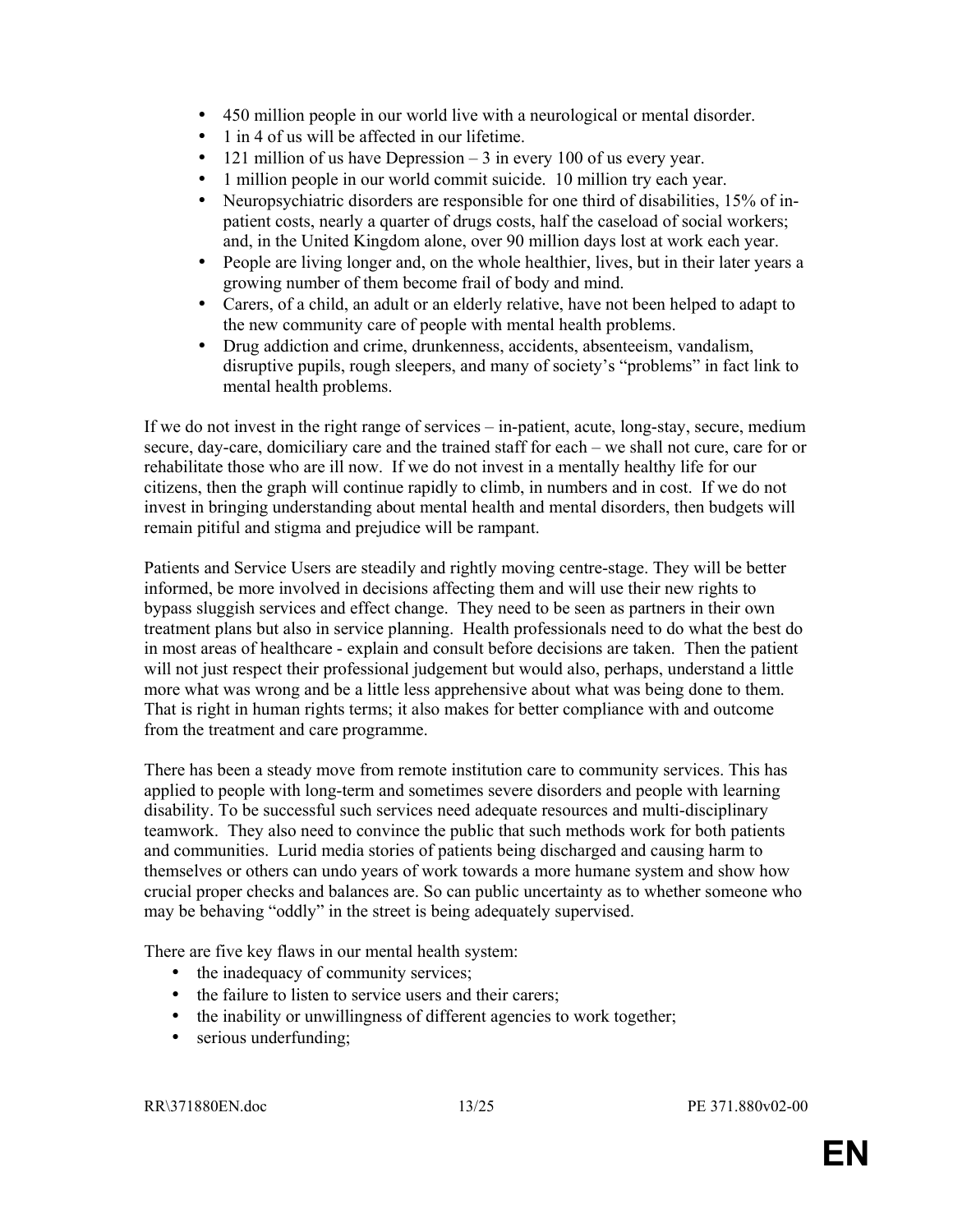• and a policy for mental health promotion that is in most countries notrable by its almost complete absence.

Someone with mental health problems needs a one-stop shop with one organisation ensuring contact, access to medical care, housing and other social care needs, income, legal services and rehabilitation. In other words, a single purchasing agency for all the person's needs and a trusted friend who knew his or her way around the provider organisations. That must go hand in hand with the skills and dedication of doctors, therapists and nurses, research scientists, managers of hospitals, clinics and community teams and the support of advocacy NGOs. But, if one is ill or recovering from illness, one needs the security of a home, not in the isolation of high-rise flats on run down estates, but in communities where the living environment will be part of the support and stability one needs. One needs access to activities that will aid recovery, support from family and neighbours. All these are just as important as medication or therapy sessions but organising that range of support may be beyond one, at least for the time being.

So many of us are going to need this enlightened care. Scientific and societal advances have brought new challenges and new costs in mental health and social care. A healthier longer living population means later years of high dependency, often with mental as well as physical frailty; lifestyle, education and work pressures, changes in family structures, isolation, forced population movements, can all trigger mental health problems –psychoses, neuroses and often with an addiction link; new drugs, therapies and treatments have come at an escalating cost; new costs accompany new beds, centres, day care and community teams. And policy changes on where and when to treat and care have often added uncertainty to the standard problems of lack of understanding and inadequate resources, together leading to prejudice and the breeding grounds of stigma.

The crucial question is how to divert more political attention and then financial resources to mental health. Mental Health really only penetrates the political and public mind, when there is a crisis. In the UK we achieved more progress on mental health, in terms of cash, initiatives and reforms, when one man jumped into the lion's den at London Zoo and another stabbed a stranger on the Underground, than at any other time, because Colleagues across Government saw the need to do something and Press, Parliament, Public and NGOs clamoured for it. But it was at a price – the price of lowered public confidence and increased stigma.

Mental Health promotion does not even benefit in that way from negative stories. There is little understanding by governments, politicians or even health service planners of mental health promotion. The main reason is they have no idea what it is about or why they should be interested. Mental Health suffers from a quadruple whammy. There is no constant public, professional and media pressure on government and health service managers to do more, spend more, achieve more. Unlike heart disease or AIDS or cancer, there is little understanding of what can be done to treat, cure and rehabilitate. There is even less understanding of what can be done to prevent mental illness and promote mental health. And there are few outcome measurements that Health Departments and Managers, much less public and politicians, can understand. Governments, employers, trade unions, schools, colleges, local councils and communities, families and individuals all need to be helped to understand the role they can play in ensuring mental wellbeing and so prevent, reduce or mitigate mental health problems.

PE 371.880v02-00 14/25 RR\371880EN.doc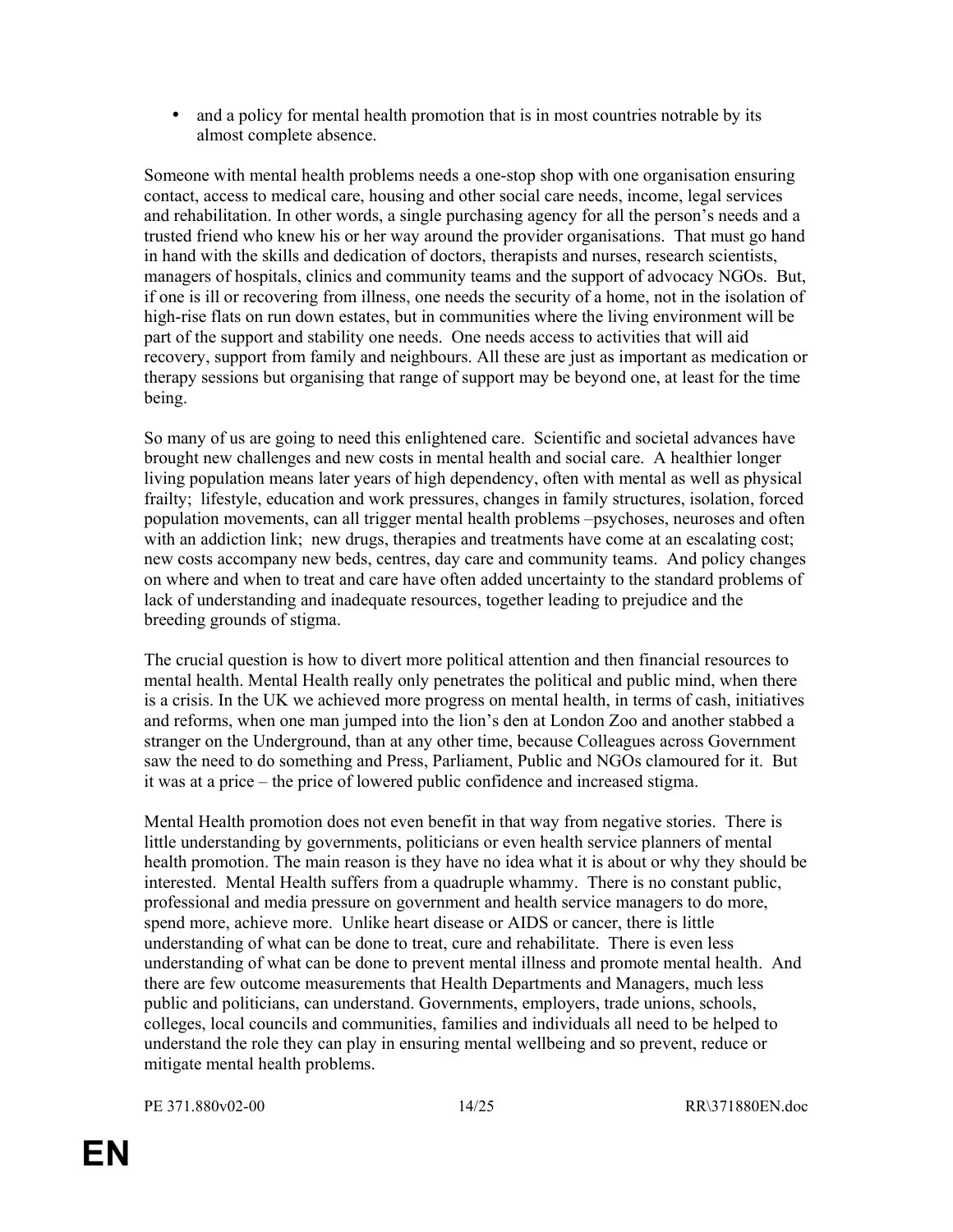Our challenge as policymakers is to understand what it means to have a mental health problem. It almost certainly means that one is labelled, patronised, despised, feared and, to a greater or lesser extent, segregated – in society, within our family, at work, at play and even within our health and social services. In a perverse reversal, one can hide but one cannot run; one cannot perform; one cannot contribute to society as one would wish; one cannot lead full and fulfilling lives as one would want.

Then we have to accept our policymaking responsibilities. A service, which does not gain professional, public and political support, fails patients and their families doubly. It fails to treat and care adequately and it prompts a downward spiral of public confidence and so reinforces stigma.

We need to educate and inform, so that we can break the vicious vein of prejudice that runs through public attitudes, media coverage and government priorities. We need to listen and learn from service users and see and involve them as partners and not just patients. We need to look within ourselves and within our society and acknowledge that we allow an institutionalised stigmatisation to infect our political, social and health systems. Our twin aims must be to convince the public to believe and to convince Commission and Member States to act. If the public believe, they will put pressure on the European Union to act. If the European Union acts, they will make public belief possible.

We need to look into the eyes of people with mental health problems. When we do, we see reflected back the confusion of emotions and thoughts. We see the fear and worry. We see the tears of frustration and despair. But we also see the hope – the hope that we will listen; that we will understand; that we will care; that we will act; that we can help.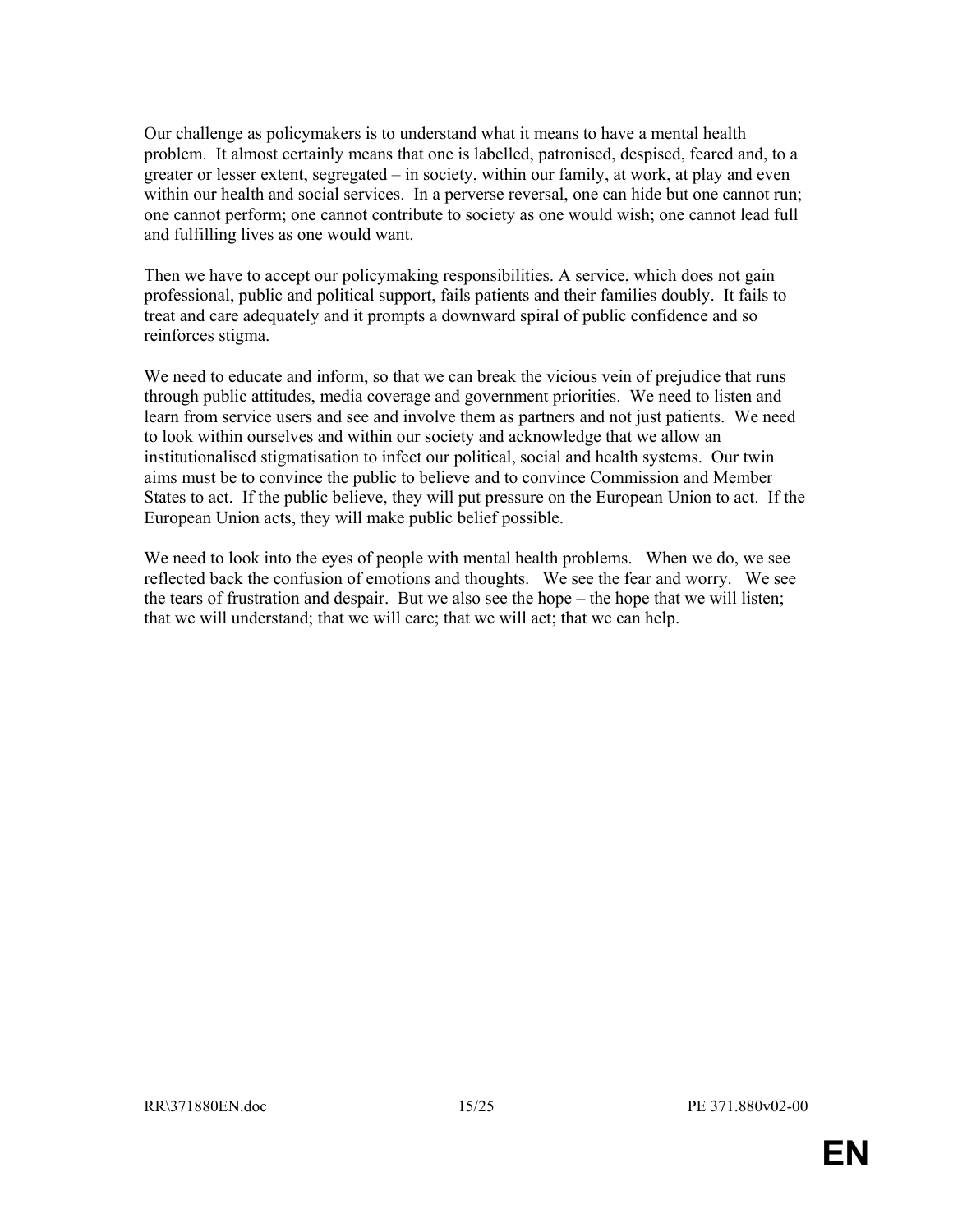25.4.2006

# OPINION OF THE COMMITTEE ON EMPLOYMENT AND SOCIAL AFFAIRS

for the Committee on the Environment, Public Health and Food Safety

on improving the mental health of the population: towards a strategy on mental health for the European Union (2005/2058(INI))

Draftswoman: Kathy Sinnott

# **SUGGESTIONS**

The Committee on Employment and Social Affairs calls on the Committee on the Environment, Public Health and Food Safety, as the committee responsible, to incorporate the following suggestions in its motion for a resolution:

- 1. Welcomes the Green Paper and the Commission's proposal to establish an EU strategy on Mental Health; agrees that the mental health of the EU population could be considerably improved; agrees that this improvement is important for social justice and the socioeconomic development of the EU population;
- 2. Points out that there are many types of mental illness that cause different needs and require different types of support;
- 3. Considers that, together with facilities for the treatment of mental illness, provision should also be made to activate the respective mechanisms to prevent mental disorders, where possible; in this context, considers that it is essential to record the social, environmental and other factors that could constitute causes of mental instability or illness for EU citizens;
- 4. Recommends that every strategy in the field of mental health should take into account the socio-economic and cultural differences of the population under study;
- 5. Welcomes the fact that the Green Paper recognises that social and environmental factors, such as personal experiences, family, and social support; living conditions such as poverty, living in big cities, and rural isolation; and working conditions, such as job insecurity, unemployment, and long working hours, play a role in the mental health of people; stresses that mental disorders are one of the reasons for early retirement and disability pensions;
- 6. Welcomes the social initiatives within social policy and employment policy to promote

PE 371.880v02-00 16/25 RR\371880EN.doc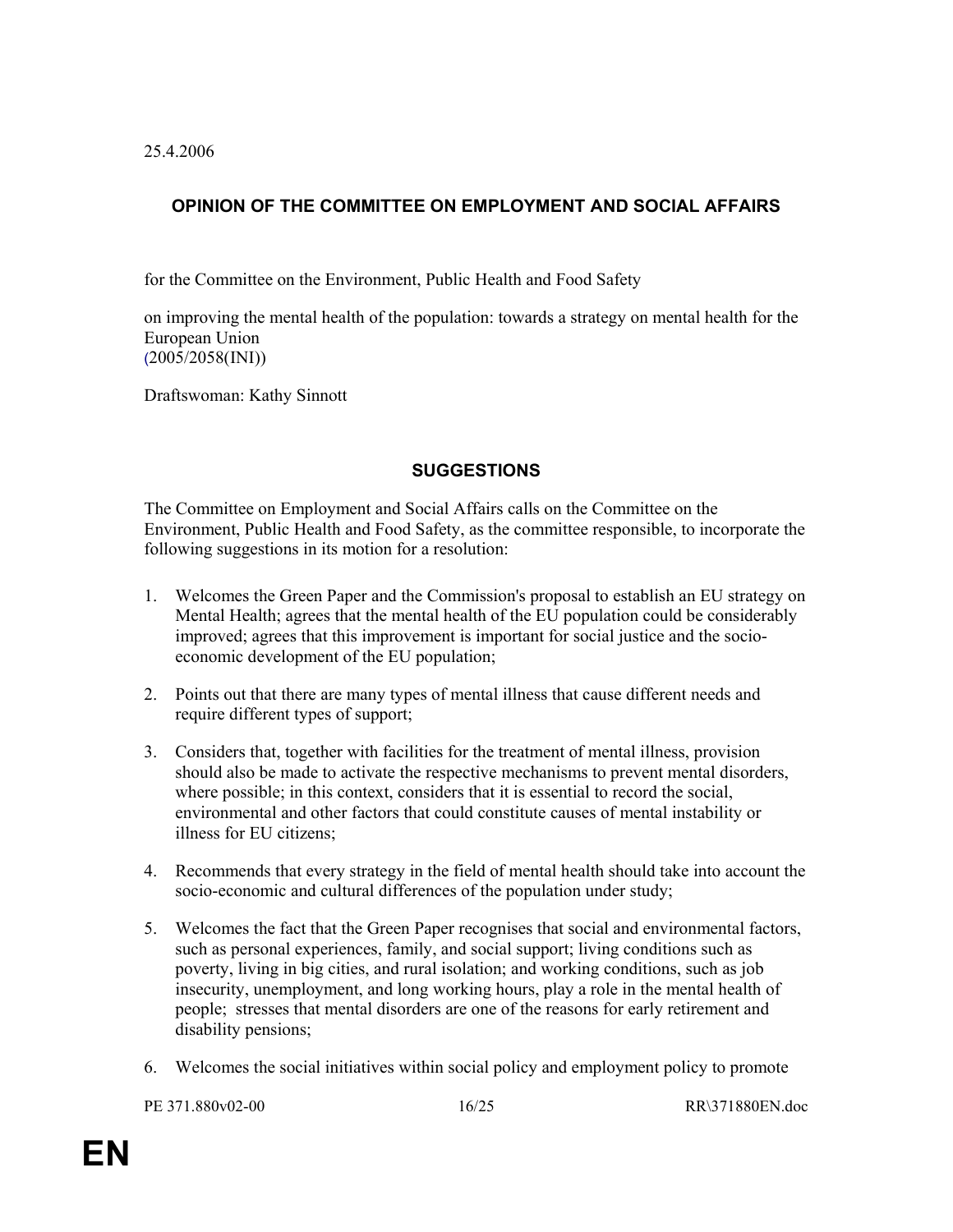the non-discriminatory treatment of individuals with mental ill health, the social integration of individuals with mental disabilities, and the prevention of stress in the workplace;

- 7. Points out that the de-institutionalisation of mental health services and the establishment of services within the primary healthcare system may support social integration;
- 8. Notes that the Green Paper envisages that the first priority forcombating mental ill health is to provide effective and high-quality mental health and treatment services through medical and psychologically-based interventions, which means that suitable infrastructure and sufficient financial resources must be available; believes, however, that the first priority for combating mental ill health should be the same approach as for supporting mental health and preventing mental illness; considers that medical treatment cannot take the place of social factors which maintain the health of society in general; believes that there should be more emphasis on preventing mental ill health through social and environmental interventions accessible to people with mental ill health such as those described in section 6.1 of the Green Paper;
- 9. Points out that patients suffering from mental illness should have access to all existing treatments, which may improve their health situation regardless of social or economic factors; therefore asks Member States to ensure that all mental health treatments are both accessible to patients and covered by health insurance schemes; asks Member States to ensure a safety net of medical treatment for those citizens who are not covered by national insurance schemes;recommends that Member States ensure that there are Health and Safety policies in the work place, which explicitly address mental health promotion as well as its prevention, the identification and management of depression, and the prevention of suicide, and that Member States identify and support workplaces in which employees are particularly at risk from mental disorders;
- 10. Considers that good working conditions contribute to mental health and that therefore companies should have policies in place to support workers who may develop or already suffer from mental ill health;
- 11. Considers that Member States should actively pursue the training and placement of health-care professionals;
- 12. Considers that financial support may be necessary for those caring in a personal capacity for people with mental illness; considers that support for self-help groups is also required;
- 13. Considers that in the context of prevention and appropriate care, prison is not a suitable environment for those suffering mental ill health and that alternatives should be actively pursued;
- 14. Considers that, given that police officers may be involved in dealing with people exhibiting some signs of mental ill health, awareness of such conditions should be part of their training;
- 15. Welcomes the fact that the Green Paper, in section 6.1, recognises the importance of the promotion of mental health and the prevention of mental ill health for improving the

RR\371880EN.doc 17/25 PE 371.880v02-00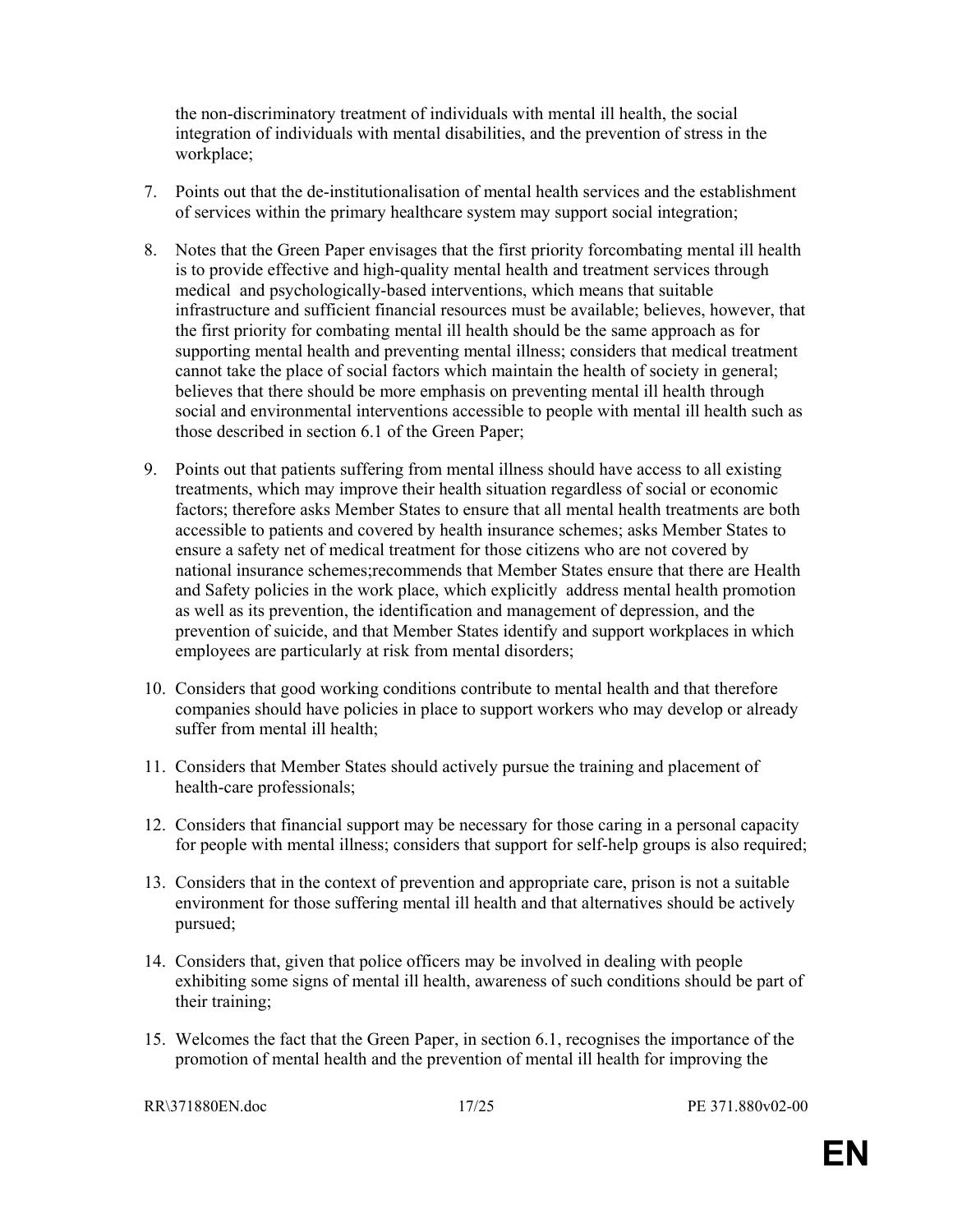mental health of the EU population; believes that every effort should be made towards sustainable inter-sectoral linkages incorporating multi-sectoral and multidisciplinary approaches;

- 16. Calls for measures to combat the stigmatisation of and human rights violations and discrimination against people with mental ill health, and to promote actively their social inclusion; considers the users, families, and carers as essential partners in the development of services in the workplace and community; stresses the importance of awareness-training within the workplace; considers the users, families, and carers as essential partners in the developments of services and therefore urges their empowerment and all their participation in every aspect of the planning and running of services;
- 17. Highlights the vital role that employers have in recruiting and retaining individuals with experience of mental distress and the role the EU has in combating the stigma and discrimination faced by individuals with experience of mental distress; notes that the Employment Framework Directive 2000/78/EC provides a framework to prevent discrimination on the basis of disability and must be implemented fully; considers it vital that mental illness is regarded as a disability in all Member States;
- 18. Notes that, according to the Green Paper, there are considerable disparities between the suicide rates in the different Member States; considers that the socio-economic, environmental and health factors responsible for this disparity should be investigated, as well as the effects of the above factors on the mental health of citizens; recommends that Member States provide support to networks of people with mental and behavioural disorders and their families, assess and advocate policies and programmes that reduce stigma and social exclusion, and implement public information programmes to improve the public's knowledge regarding the causes, symptoms and treatment options for mental disorders;
- 19. Notes, moreover, that conditions should be laid down concerning the use of the available Community instruments, such as the 7th research framework programme, for the development of research opportunities and support for research into mental health in the EU;
- 20. Reminds the Commission also that persons with disability and chronic illness are vulnerable and particularly need support to prevent developing depression and other mental conditions;
- 21. Believes that coercion is extremely counterproductive in treating mental ill health; agrees that compulsory in-patient and/or community-based care should be applied only once less restrictive, voluntary alternatives have failed; stresses that effective mechanisms to respect people's fundamental rights, must be included in the processes and procedures relating to compulsory admission and treatment; urges movement away from institutionalisation and highlights the importance of community-based care;
- 22. Considers also that increasing the awareness of the public, the social partners and other responsible bodies in regard to mental ill health, its prevention, and treatment options, and encouraging the integration of the mentally ill and individuals with disabilities into working life, may result in greater acceptance and understanding by society;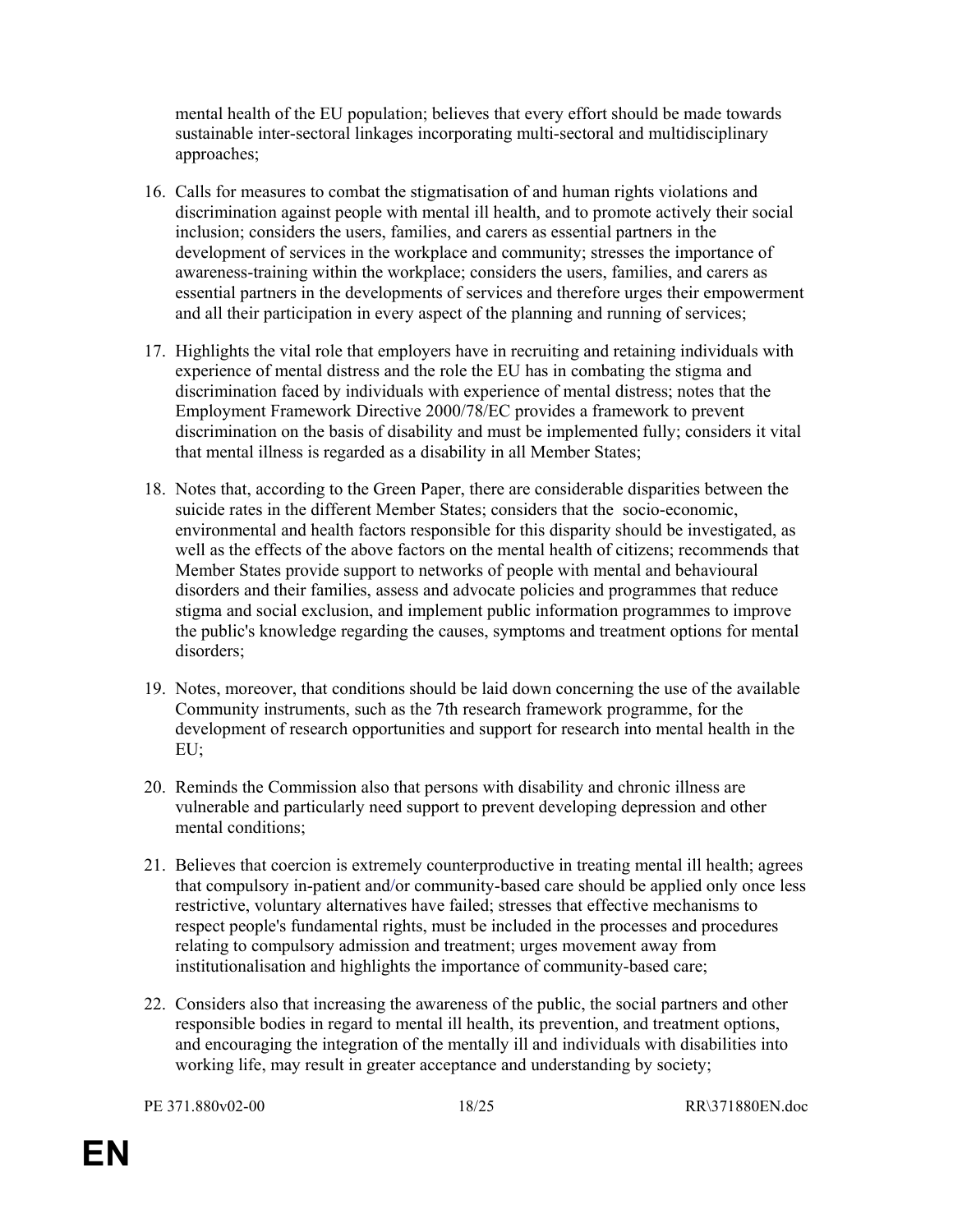- 23. Believes that the objective of promoting mental health must be given greater priority in national health systems, in view of its repercussions for personal, family and social wellbeing and in line with WHO and ILO recommendations;
- 24. Believes that it is necessary to devote more resources to promoting mental health by means of preventive research actions, notably from the viewpoint of the EU's ageing population and thus the more frequent occurrence of neurodegenerative disorders such as Alzheimer's and Parkinson's disease;
- 25. Highlights the growing medicalisation of life situations, whereby certain life situations are increasingly being defined as illnesses and, as such, treated medically;
- 26. Notes that the responsibility for organising and financing health care, including health care for the mentally ill, is solely a matter for national governments;
- 27. Emphasises that mental health is both a health issue and a social issue; points out also that the increasing incidence of mental illnesses, together with the improving but costly possibilities for treating them, pose a considerable challenge to national social security systems;
- 28. Highlights the sizeable differences in mental health expenditure in individual Member States, both in terms of the absolute amount and as a proportion of health care expenditure as a whole;
- 29. With regard to the EU employment strategy, emphasises the influence of mental health on employment as well as the influence of unemployment on people's state of mental health;
- 30. Emphasises the need for the public to be better informed on mental health issues and the huge importance of timely detection of often hard-to-identify mental illnesses in order to limit their health as well as their social and economic impact;
- 31. Believes that there is a need for thorough research into explaining existing differences in the organisation and provision of medical and social care for people suffering mental disorders as well as into the different results of this care; believes that, in order to conduct such research, it is necessary to have unified definitions and methodology and that the basic characteristics of care for the mentally ill must be quality, differentiation, complexity, and continuity; believes that medical and social institutions not fulfilling the above qualification should not participate in the provision of the healthcare;
- 32. Believes that care for the mentally ill must be consistently constructed in such a way so as to avoid the unnecessary or unjustified long-term hospitalisation of patients whose illness can be treated in outpatient institutions run by qualified staff; believes that it is always necessary to ensure the therapeutic use of communication with the patient's social background and to provide the patient with social services and a useful programme aimed at maximising the patient's social and employment potential; believes that, for this reason, the Member States should make the necessary funds available to help finance independent accommodation and employment for suitable patientsand to provide permanent adequate social and health care for others.

RR\371880EN.doc 19/25 PE 371.880v02-00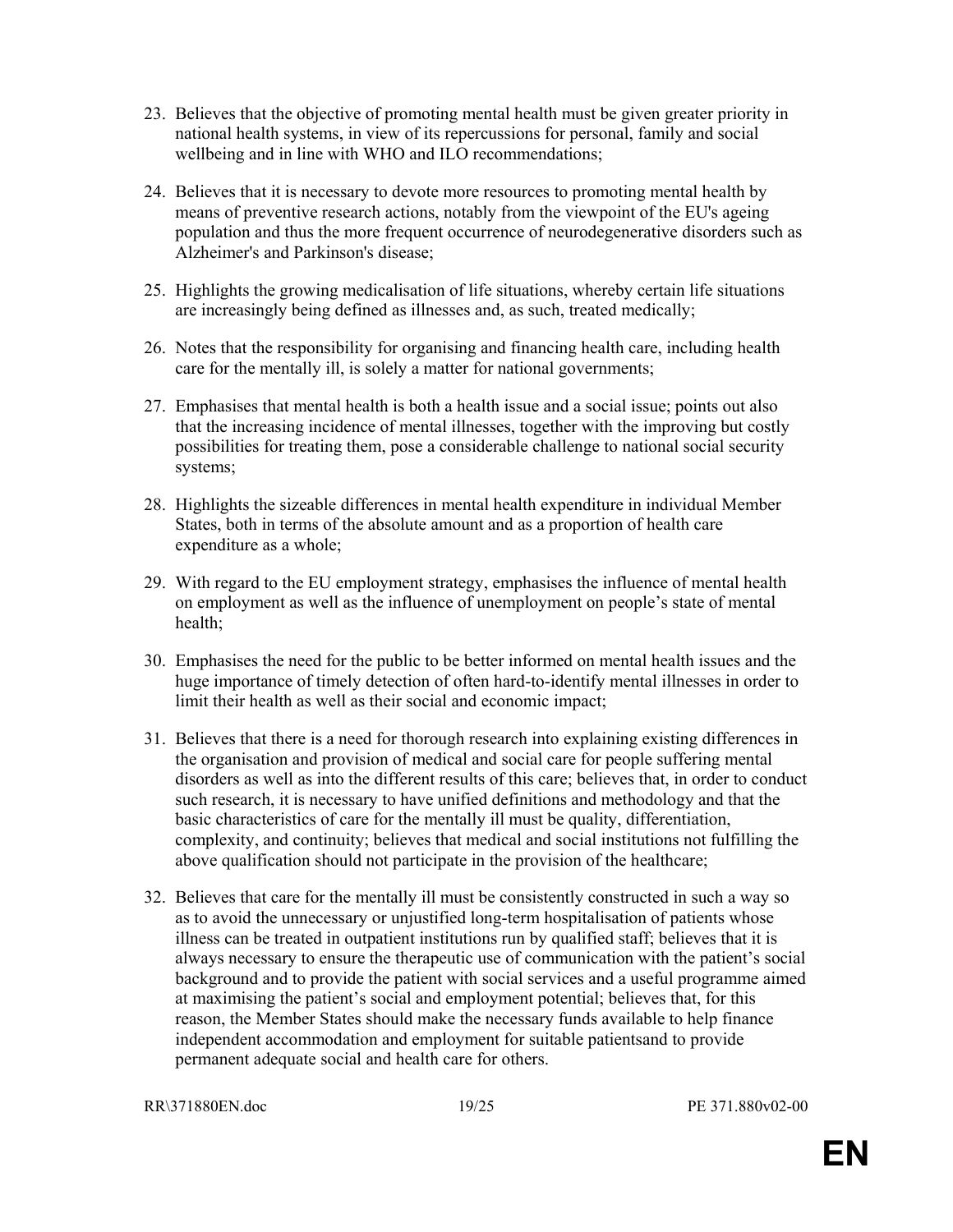# PROCEDURE

| <b>Title</b>                                                  | Improving the mental health of the population. Towards a strategy on<br>mental health for the European Union                                                                                                                                                                                                                                                                                                                                                                                                                                                                |  |  |  |  |
|---------------------------------------------------------------|-----------------------------------------------------------------------------------------------------------------------------------------------------------------------------------------------------------------------------------------------------------------------------------------------------------------------------------------------------------------------------------------------------------------------------------------------------------------------------------------------------------------------------------------------------------------------------|--|--|--|--|
| <b>Procedure number</b>                                       | 2005/2058(INI)]                                                                                                                                                                                                                                                                                                                                                                                                                                                                                                                                                             |  |  |  |  |
| <b>Committee responsible</b>                                  | <b>ENVI</b>                                                                                                                                                                                                                                                                                                                                                                                                                                                                                                                                                                 |  |  |  |  |
| <b>Opinion by</b><br>Date announced in plenary                | <b>EMPL</b><br>16.3.20006                                                                                                                                                                                                                                                                                                                                                                                                                                                                                                                                                   |  |  |  |  |
| <b>Enhanced cooperation - date announced</b><br>in plenary    |                                                                                                                                                                                                                                                                                                                                                                                                                                                                                                                                                                             |  |  |  |  |
| <b>Draftswoman</b><br>Date appointed                          | <b>Kathy Sinnott</b><br>27.10.2005                                                                                                                                                                                                                                                                                                                                                                                                                                                                                                                                          |  |  |  |  |
| Previous drafts(wo)man                                        |                                                                                                                                                                                                                                                                                                                                                                                                                                                                                                                                                                             |  |  |  |  |
| <b>Discussed in committee</b>                                 | 21.3.2006<br>19.4.2006                                                                                                                                                                                                                                                                                                                                                                                                                                                                                                                                                      |  |  |  |  |
| Date adopted                                                  | 20.4.2006                                                                                                                                                                                                                                                                                                                                                                                                                                                                                                                                                                   |  |  |  |  |
| <b>Result of final vote</b>                                   | $\overline{39}$<br>$+$ :<br>$\theta$<br>$-$ :<br>0:<br>$\Omega$                                                                                                                                                                                                                                                                                                                                                                                                                                                                                                             |  |  |  |  |
| Members present for the final vote                            | Jan Andersson, Roselyne Bachelot-Narquin, Milan Cabrnoch,<br>Alejandro Cercas, Ole Christensen, Derek Roland Clark, Jean Louis<br>Cottigny, Proinsias De Rossa, Harald Ettl, Carlo Fatuzzo, Joel Hasse<br>Ferreira, Stephen Hughes, Karin Jöns, Jan Jerzy Kułakowski, Sepp<br>Kusstatscher, Jean Lambert, Bernard Lehideux, Elizabeth Lynne,<br>Thomas Mann, Mario Mantovani, Jan Tadeusz Masiel, Ana Mato<br>Adrover, Maria Matsouka, Marie Panayotopoulos-Cassiotou, Pier<br>Antonio Panzeri, Jacek Protasiewicz, José Albino Silva Peneda,<br>Kathy Sinnott, Jean Spautz |  |  |  |  |
| Substitute(s) present for the final vote                      | Edit Bauer, Mihael Brejc, Udo Bullmann, Françoise Castex, Marian<br>Harkin, Anne E. Jensen, Jamila Madeira, Leopold Józef Rutowicz,<br>Elisabeth Schroedter, Evangelia Tzampazi, Yannick Vaugrenard                                                                                                                                                                                                                                                                                                                                                                         |  |  |  |  |
| Substitute(s) under Rule 178(2) present<br>for the final vote |                                                                                                                                                                                                                                                                                                                                                                                                                                                                                                                                                                             |  |  |  |  |
| Comments (available in one language<br>only)                  |                                                                                                                                                                                                                                                                                                                                                                                                                                                                                                                                                                             |  |  |  |  |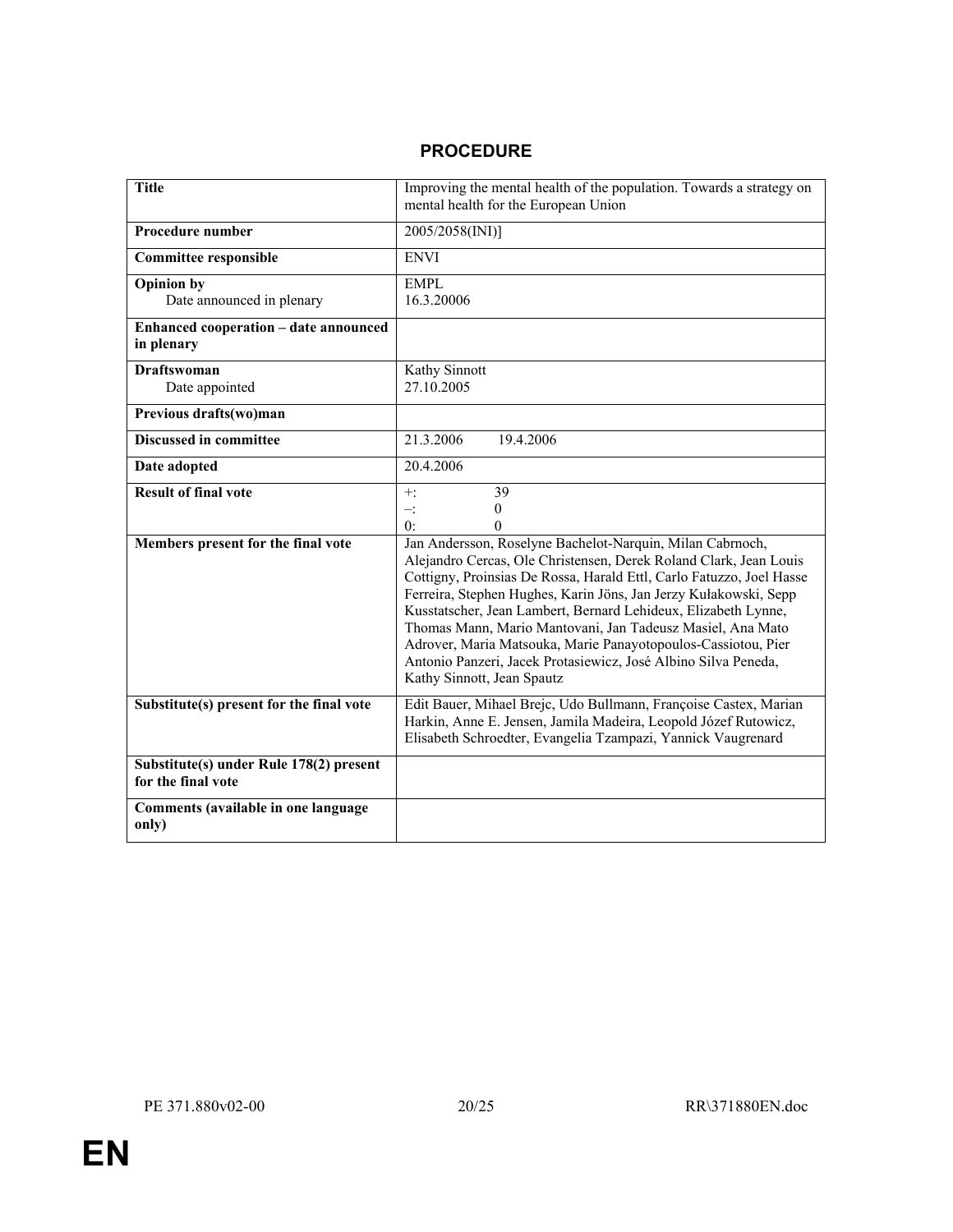22.6.2006

# OPINION OF THE COMMITTEE ON WOMEN'S RIGHTS AND GENDER EQUALITY

for the Committee on the Environment, Public Health and Food Safety

on improving the mental health of the population – towards a strategy on mental health for the European Union (2006/2058/INI))

Draftswoman: Marta Vincenzi

#### **SUGGESTIONS**

The Committee on Women's Rights and Gender Equality calls on the Committee on the Environment, Public Health and Food Safety, as the committee responsible, to incorporate the following suggestions in its motion for a resolution:

- A. whereas good mental health enables citizens to be intellectually and emotionally fulfilled and integrated into social, educational and professional life; whereas, conversely, poor mental health gives rise to expense, social exclusion and stigmatisation,
- B. whereas there is a clear gender dimension to the issue of health, particularly as regards eating disorders, neurodegenerative disorders, schizophrenia, mood disorders, anxiety, panic, depression, abuse of alcohol and other psychoactive substances, as well as suicide and delinquency, areas which also require systematic research,
- C. whereas women tend to seek assistance from services more than men and are prescribed twice as many psychotropic drugs as men; whereas pharmacokinetic studies have shown that women have less tolerance to such products,
- D. whereas victims of violence also suffer in similar fashion to victims of war from posttraumatic stress; whereas long-term protection of victims is a condition for rehabilitation; whereas stress resulting from fear of further violent attacks adversely affects both the mind and the body's immune defences,
- E. whereas mental health problems related to violence against women and girls are poorly identified; whereas accounts of victimisation are routinely not taken into account and many women and girls are reluctant to disclose a history of violent abuse unless doctors and medical personnel ask about it directly,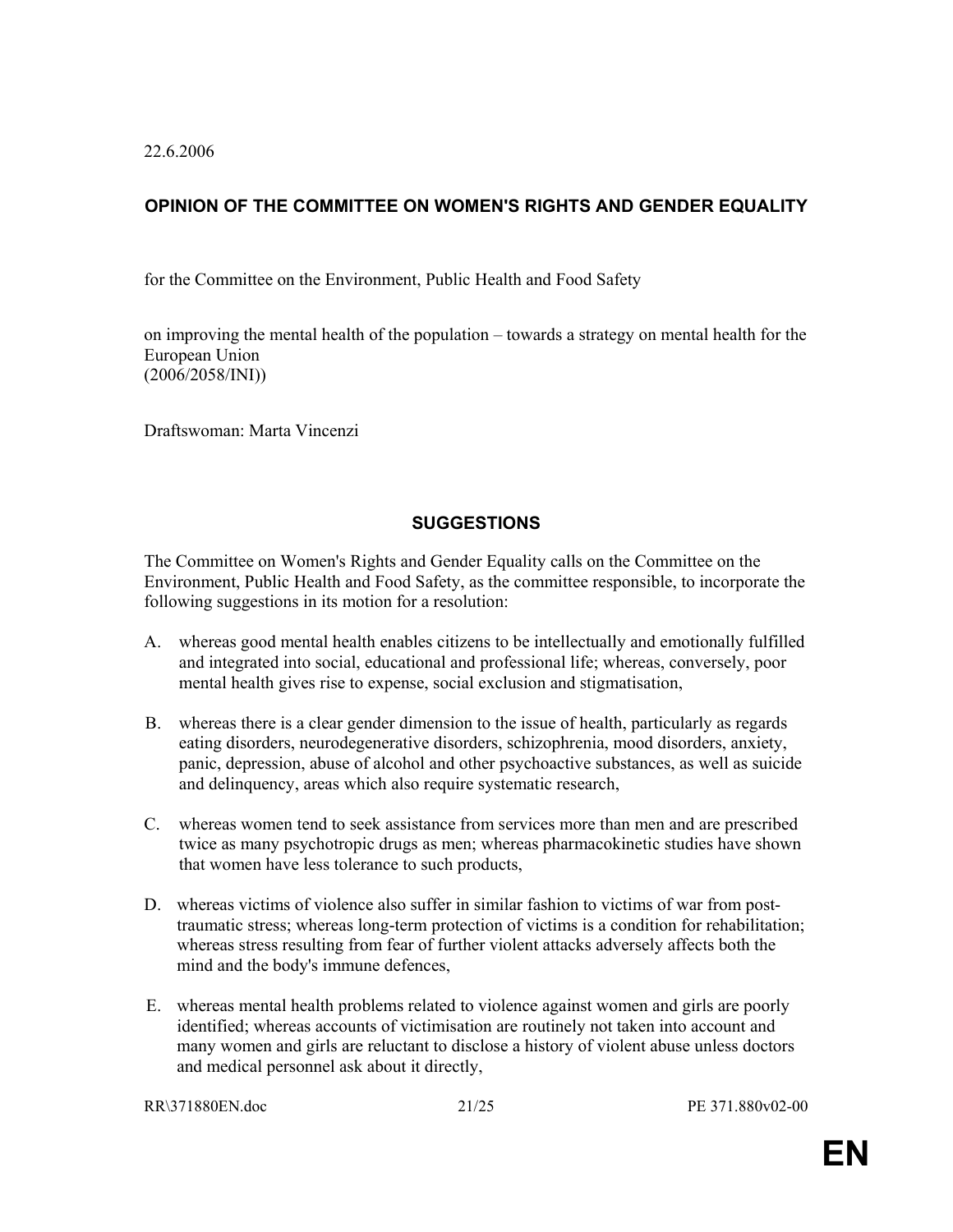- 1. Congratulates the Commission on its Green Paper but considers that the gender dimension has not duly been taken into account; calls, therefore, for this dimension to be systematically considered in the measures proposed to promote mental health, in preventive measures and in research, in which studies have to date been insufficient and inadequate, to such an extent that progress on the prevention and cure of mental illness has been significantly less great than in the case of other diseases;
- 2. Stresses the need to think about the best way to use the available Community instruments such as the 7th research framework programme in order to build up a capacity capable of supporting research into mental health in the Union;
- 3. Calls for primary health care providers to receive appropriate training so that mental health problems related to domestic violence, sexual abuse, highly-gifted children, chemical toxicity, environmental pollution and acute and chronic stress in women and girls are correctly diagnosed;
- 4. Calls for aspects regarding psychological and psychopathological suffering among children and families to be given greater consideration and for appropriate policies to be put forward, given that this concerns the prevention of adult disorders, which, if they appear in a serious form during adolescence, tend to become chronic;
- 5. Calls for support for mothers during the prenatal and postnatal periods in order to prevent depression or other psychopathological conditions which manifest themselves in significant numbers of cases in these situations;
- 6. Criticises the growing medicalisation of the processes and stages of development of women's and girls' bodies, as a result of which puberty, pregnancy or menopause are increasingly being defined as 'illnesses' or 'disorders' which have to be treated medically, thereby ignoring social and cultural definitions of what is 'normal' in women's and girls' health and for their bodies;
- 7. Notes that socially-defined images of how girls' and women's bodies should look like have an impact on women's and girls' mental health and well-being, resulting inter alia in an increase in eating disorders;
- 8. Recalls that mental disorders are the most frequent cause of early retirement and retirement on grounds of disability; calls for a specific strategy to improve the mental well-being of elderly people, in particular elderly women, given that women live longer, by means of support networks and voluntary programmes;
- 9. Recalls that mental and physical health are intimately linked; stresses the need to give equal importance to mental and physical well-being in hospital care protocols, including for the treatment of serious and/or incurable illnesses, with a view to helping improve patients' quality of life;
- 10. Welcomes the proposal to deinstitutionalise mental health services and to abolish large psychiatric institutions, while at the same time promoting the establishment of alternative

PE 371.880v02-00 22/25 RR\371880EN.doc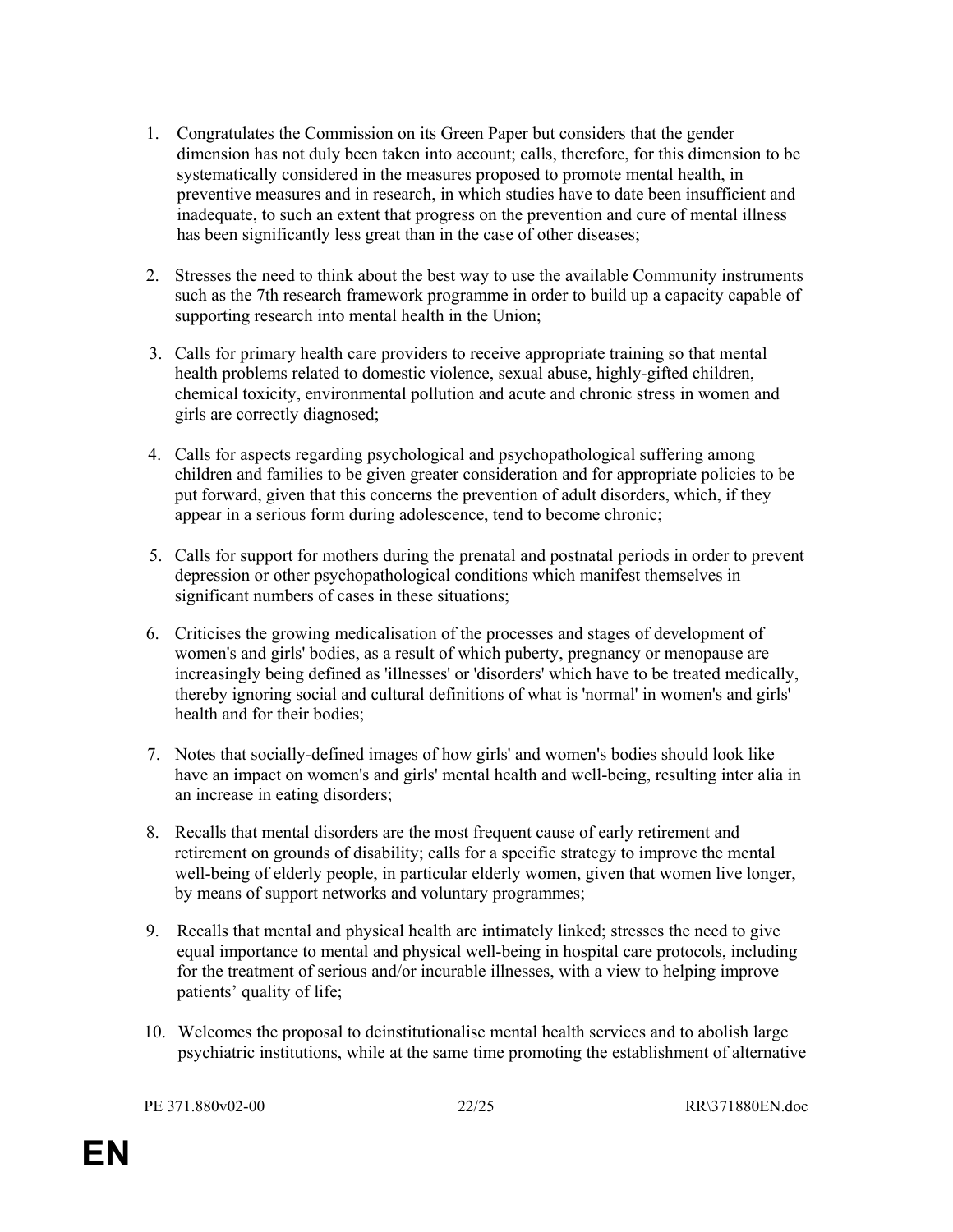small-scale residential facilities and the provision of decentralised specialist services that facilitate re-entry into society and are geared to the needs of patients and their families; welcomes the efforts to integrate mentally ill people into society and calls on the Member States to support such initiatives;

- 11. Calls on the Member States to ensure that better information and awareness-raising services are provided for the public, families, care providers and other players on mental illness and care and prevention strategies, which would raise the level of tolerance, understanding and acceptance of active participation in society by people with mental illnesses;
- 12. Takes the view that families living with people suffering from mental illnesses should receive considerable support in the form either of open residential structures or of medical and psychological assistance in the home;
- 13. Takes the view that the Commission and Member States should monitor the proportionally high growth of diseases linked to new lifestyles – eating disorders, depression, suicide, abuse of pharmaceuticals and drug use – which are increasingly affecting younger population segments;
- 14. Calls for greater recognition of the connection between discrimination, violence, and poor mental health, which underlines the importance of combating all forms of violence and discrimination as part of the strategy for the promotion of mental health through prevention;
- 15. Considers that men who commit violence against women should not only be punished but should also receive appropriate training in empathy, self-awareness and self-control before they are released again; takes the view that men who continue to persecute women after detention should be placed under supervision or be taken back into custody;
- 16. Stresses that exposure to chemicals and environmental pollution has an effect on women's and girl's bodies and consequently on their mental health.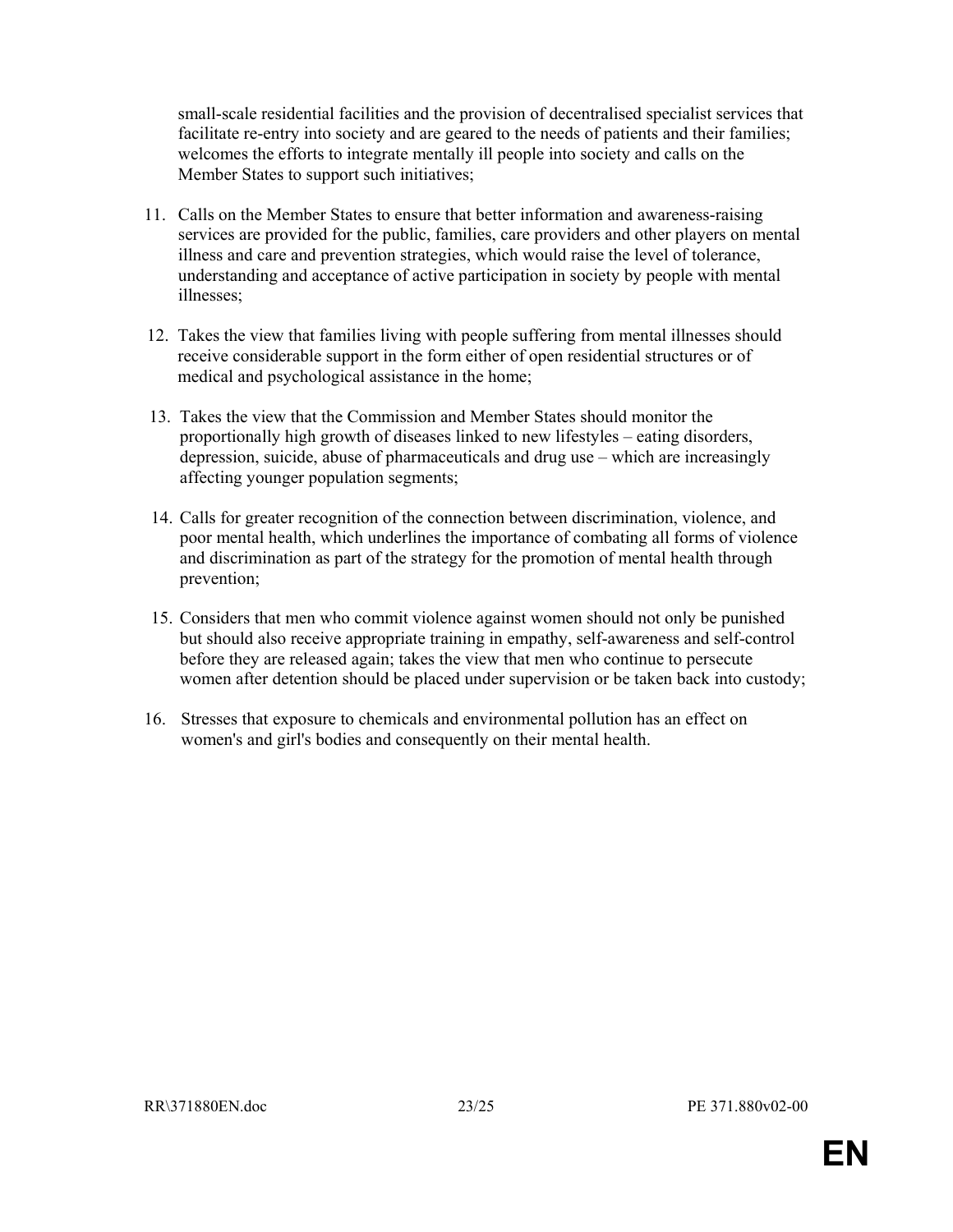# PROCEDURE

| <b>Title</b>                                                  | Improving the mental health of the population – towards a strategy on<br>mental health for the European Union                                                                                                                                                                                                      |  |  |  |  |
|---------------------------------------------------------------|--------------------------------------------------------------------------------------------------------------------------------------------------------------------------------------------------------------------------------------------------------------------------------------------------------------------|--|--|--|--|
| <b>Procedure number</b>                                       | 2006/2058(INI)                                                                                                                                                                                                                                                                                                     |  |  |  |  |
| <b>Committee responsible</b>                                  | <b>ENVI</b>                                                                                                                                                                                                                                                                                                        |  |  |  |  |
| <b>Opinion by</b><br>Date announced in plenary                | <b>FEMM</b><br>16.3.2006                                                                                                                                                                                                                                                                                           |  |  |  |  |
| <b>Draftswoman</b><br>Date appointed                          | Marta Vincenzi<br>21.3.2006                                                                                                                                                                                                                                                                                        |  |  |  |  |
| Previous drafts(wo)man                                        |                                                                                                                                                                                                                                                                                                                    |  |  |  |  |
| <b>Discussed in committee</b>                                 | 3.5.2006<br>22.6.2006                                                                                                                                                                                                                                                                                              |  |  |  |  |
| Date adopted                                                  | 22.6.2006                                                                                                                                                                                                                                                                                                          |  |  |  |  |
| <b>Result of final vote</b>                                   | 18<br>$+:$<br>0<br>≕<br>$\mathbf{0}$ :                                                                                                                                                                                                                                                                             |  |  |  |  |
| Members present for the final vote                            | Edit Bauer, Hiltrud Breyer, Maria Carlshamre, Edite Estrela, Věra<br>Flasarová, Nicole Fontaine, Zita Gurmai, Esther Herranz García, Rodi<br>Kratsa-Tsagaropoulou, Urszula Krupa, Angelika Niebler, Christa<br>Prets, Teresa Riera Madurell, Raül Romeva i Rueda, Amalia Sartori,<br>Britta Thomsen, Anna Záborská |  |  |  |  |
| Substitute(s) present for the final vote                      | Kartika Tamara Liotard                                                                                                                                                                                                                                                                                             |  |  |  |  |
| Substitute(s) under Rule 178(2) present<br>for the final vote | Guido Sacconi                                                                                                                                                                                                                                                                                                      |  |  |  |  |
| Comments (available in one language<br>only)                  |                                                                                                                                                                                                                                                                                                                    |  |  |  |  |